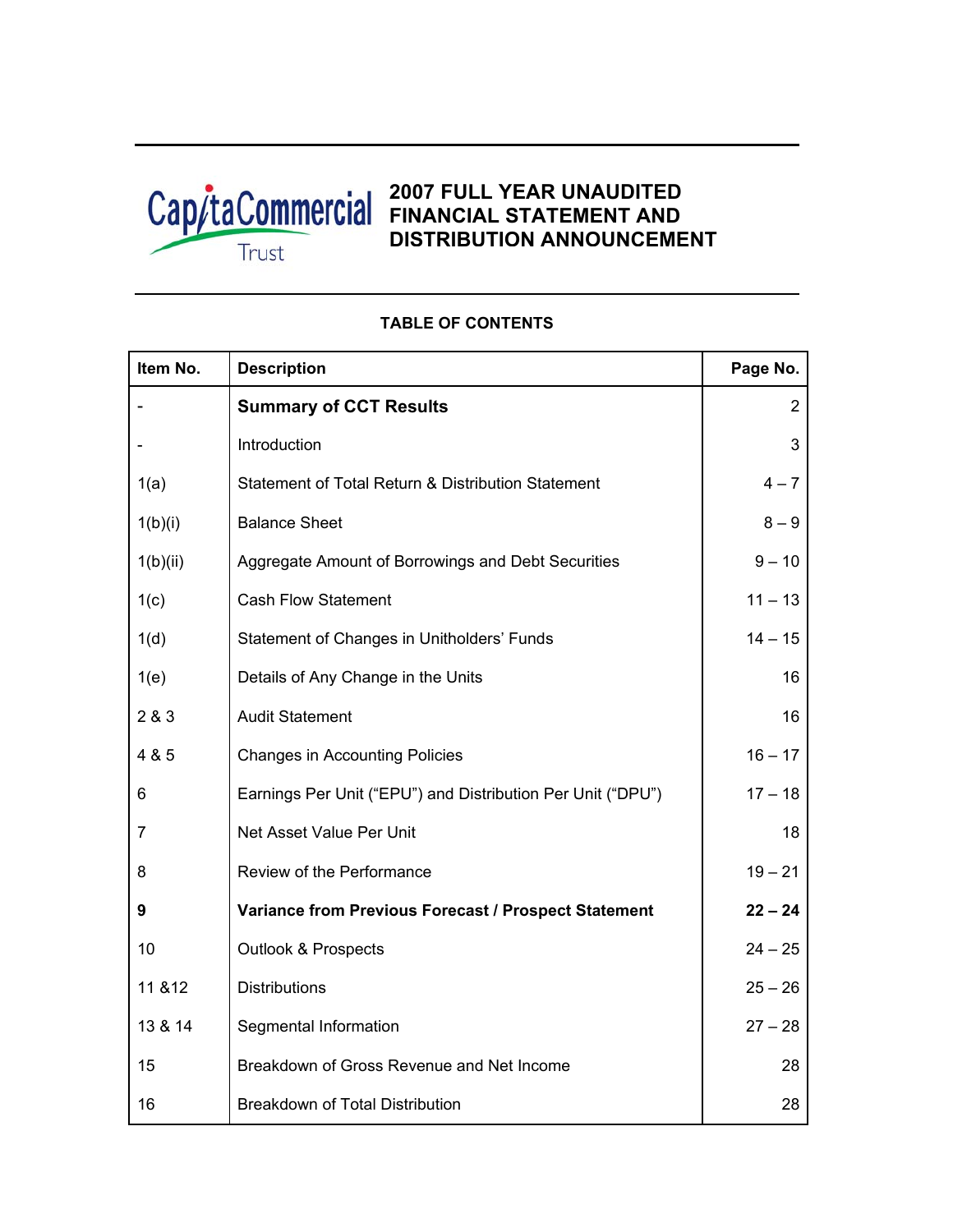|                                                                             | <b>FY 2006</b>           | FY 2007                    | 1 July 2007 to 31 December 2007 |                                   |                                |  |
|-----------------------------------------------------------------------------|--------------------------|----------------------------|---------------------------------|-----------------------------------|--------------------------------|--|
|                                                                             | <b>Actual</b><br>S\$'000 | Actual<br>S\$'000          | <b>Actual</b><br>S\$'000        | Forecast <sup>1</sup><br>S\$'000  | Favourable /<br>(Unfavourable) |  |
| Gross Revenue                                                               | 152,229                  | 236,527                    | 121,756                         | 120,086                           | 1.4%                           |  |
| Net Property Income                                                         | 112,188                  | 171,476                    | 86.903                          | 83.922                            | 3.6%                           |  |
| Distributable Income                                                        | 78.872                   | 120,422                    | 61.896                          | 59,819                            | 3.5%                           |  |
| <b>Distribution Per Unit (cents)</b><br>For the period<br><b>Annualised</b> | 7.33¢<br>7.33c           | 8.70¢<br>8.70 <sub>c</sub> | 4.47¢<br>8.87c                  | 4.32 $\boldsymbol{\phi}$<br>8.57c | 3.5%<br>3.5%                   |  |

### **SUMMARY OF CCT RESULTS (1 July 2007 to 31 December 2007**)

#### **Footnote**

(1) The forecast for the period 1 July 2007 to 31 December 2007 is derived from the forecast shown in the CCT Circular to unitholders dated 5 November 2007 ("CCT Circular") for the acquisition of Wilkie Edge.

**For a meaningful analysis/comparison of the actual results against the forecast as stated in the CCT Circular, please refer to Section 9 of this Announcement.** 

## **DISTRIBUTION AND BOOK CLOSURE DATE**

| <b>Distribution</b>      | From 1 July 2007 to 31 December 2007                                                                            |  |  |  |  |  |
|--------------------------|-----------------------------------------------------------------------------------------------------------------|--|--|--|--|--|
| <b>Distribution Type</b> | Taxable income<br>Tax-exempt income<br>ii)                                                                      |  |  |  |  |  |
| <b>Distribution Rate</b> | Taxable income distribution 4.15 cents per unit<br>Tax-exempt income distribution of 0.32 cents per unit<br>ii) |  |  |  |  |  |
| <b>Book Closure Date</b> | 1 February 2008                                                                                                 |  |  |  |  |  |
| Payment Date             | 29 February 2008                                                                                                |  |  |  |  |  |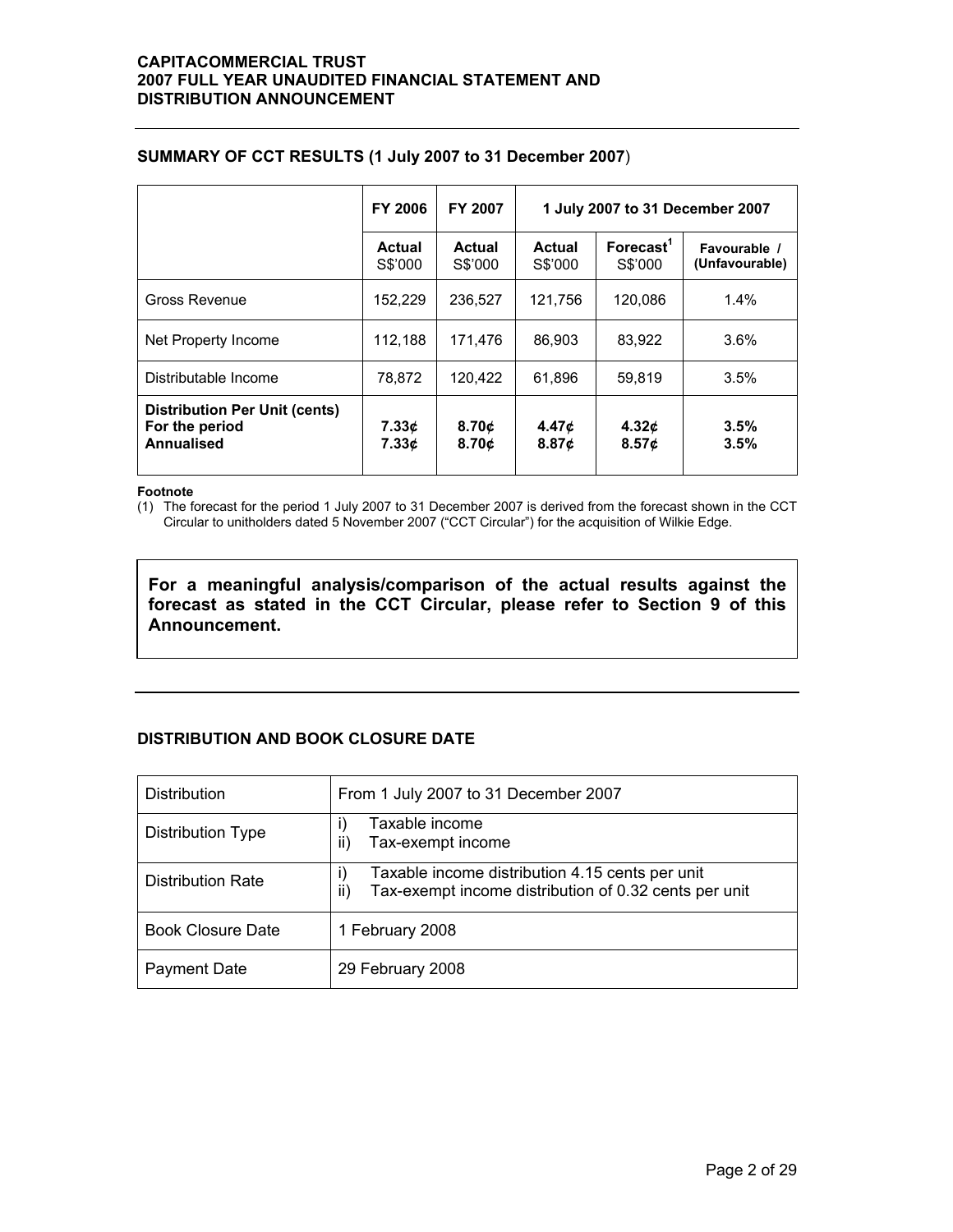### **INTRODUCTION**

CapitaCommercial Trust (CCT) was established under a Trust Deed dated 6 February 2004 entered into between CapitaCommercial Trust Management Limited (as manager of CCT) (the "Manager") and HSBC Institutional Trust Services (Singapore) Limited (as trustee of CCT) (the "CCT Trustee"), as amended by the first supplemental deed dated 15 July 2005, the second supplemental deed dated 20 April 2006, the third supplemental deed dated 11 August 2006 and the fourth supplemental deed dated 31 October 2007.

As at 31 December 2007, CCT owns Capital Tower, 6 Battery Road, HSBC Building, Raffles City (through its 60% stake in RCS Trust), Starhub Centre, Robinson Point, Bugis Village, Golden Shoe Car Park and Market Street Car Park in Singapore. In Malaysia, CCT has a 30% stake in Quill Capita Trust ("QCT") as well as a 7.4% stake (with commitment of US\$20 million) in CapitaLand's first and largest Malaysian private real estate fund, the Malaysia Commercial Development Fund ("MCDF"). Following the divestment of Wisma Technip in September 2007 to QCT, the investment in the 100% junior bonds issued by Aragorn ABS Berhad ("Aragorn") was redeemed on 3 October 2007.

QCT is a Malaysia-listed real estate investment trust focused on acquiring and investing in commercial properties in Malaysia that provides long term sustainable income distribution and potential capital growth. The QCT units were listed on Bursa Malaysia on 8 January 2007.

MCDF is an opportunistic fund to invest in real estate development properties primarily in Kuala Lumpur and the Klang Valley, with an expected gross development value of more than US\$1 billion (about S\$1.5 billion).

On 19 November 2007, CCT established a wholly-owned subsidiary, CCT MTN Pte. Ltd. ("CCT MTN") to provide treasury services, including on-lending the proceeds from the issuance of notes under an unsecured multi-currency medium term note programme to CCT.

At the extraordinary general meeting held on 23 November 2007, the unitholders of CCT approved the acquisition of Wilkie Edge and the entry into an agreement to lease the serviced apartments to Ascott Scotts Pte. Ltd. Wilkie Edge is expected to obtain its temporary occupation permit in fourth quarter 2008.

On a recurring basis, as the results of QCT are not expected to be announced in time for inclusion in CCT Group results for the same calendar quarter, CCT Group will equity account the results of QCT based on a 3 month lag time.

CCT Group results are after consolidating Aragorn and CCT MTN, equity account the interest in QCT and including its proportionate interest (60%) in RCS Trust on a line-by-line basis.

In the Trust results, the coupon income from Aragorn and the distributable income on a declared basis from RCS Trust and QCT are accounted for as "Investment Income".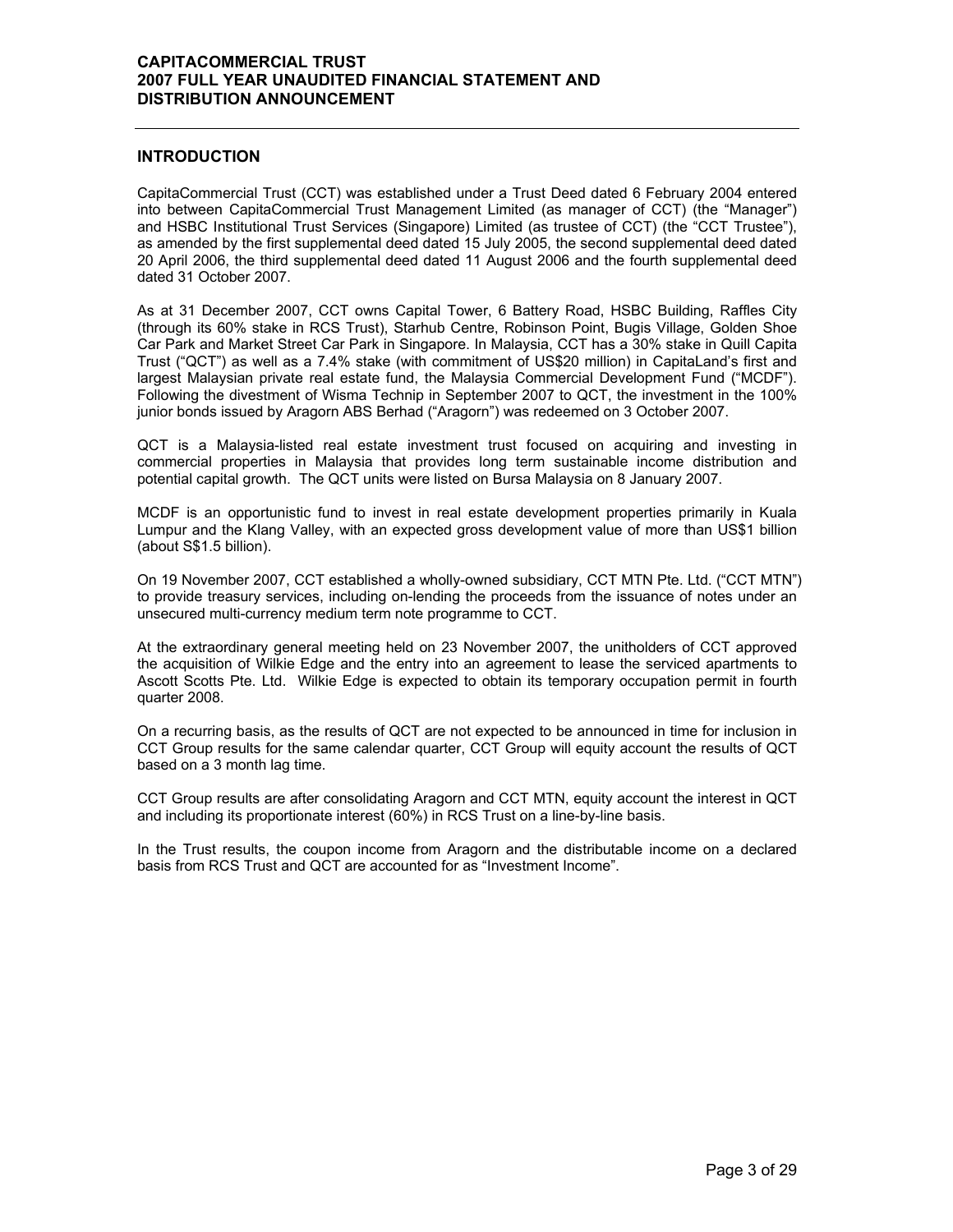### **1(a)(i) Statement of Total Return & Distribution Statement (4Q 2007 vs 4Q 2006) (For a review of the performance, please refer to paragraph 8 on page 19-21)**

|                                                                 |                       | Group                 |             | <b>Trust</b>          |                       |                |
|-----------------------------------------------------------------|-----------------------|-----------------------|-------------|-----------------------|-----------------------|----------------|
|                                                                 | 4Q<br>2007<br>S\$'000 | 4Q<br>2006<br>S\$'000 | Change<br>% | 4Q<br>2007<br>S\$'000 | 4Q<br>2006<br>S\$'000 | Change<br>$\%$ |
| <b>Statement of Total Return</b>                                |                       |                       |             |                       |                       |                |
| Gross rental income                                             | 55,716                | 50,531                | 10.3        | 31,005                | 26,943                | 15.1           |
| Car park income                                                 | 4,085                 | 3,626                 | 12.7        | 3,334                 | 2,938                 | 13.5           |
| Other income                                                    | 2,227                 | 2,212                 | 0.7         | 1,631                 | 1,511                 | 7.9            |
| <b>Gross revenue</b>                                            | 62,028                | 56,369                | 10.0        | 35,970                | 31,392                | 14.6           |
| Property management fees                                        | (1,754)               | (1,656)               | 5.9         | (752)                 | (658)                 | 14.3           |
| Property tax                                                    | (5,704)               | (4, 305)              | 32.5        | (3,083)               | (2, 175)              | 41.7           |
| Other property operating<br>expenses                            | (10, 169)             | (9,631)               | 5.6         | (5,952)               | (5,346)               | 11.3           |
| <b>Property operating</b><br>expenses                           | (17, 627)             | (15, 592)             | 13.1        | (9,787)               | (8, 179)              | 19.7           |
| Net property income                                             | 44,401                | 40,777                | 8.9         | 26,183                | 23,213                | 12.8           |
| Interest income                                                 | 318                   | 305                   | 4.3         | 203                   | 156                   | 30.1           |
| Investment income <sup>2</sup>                                  |                       |                       |             | 16,776                | 11,644                | 44.1           |
| Gain/(Loss) from re-<br>measurement of derivatives <sup>3</sup> | 1,357                 | (3,060)               | (144.3)     | 1,357                 | (3,060)               | (144.3)        |
| Manager's management fees                                       | (3,744)               | (3, 157)              | 18.6        | (2,030)               | (1,645)               | 23.4           |
| Trust expenses                                                  | (2,731)               | 88                    | (3,203)     | (2,308)               | 506                   | (556.1)        |
| Borrowing costs                                                 | (12, 570)             | (12,072)              | 4.1         | (6,928)               | (6,075)               | 14.0           |
| Loss on disposal of subsidiary <sup>4</sup>                     | (241)                 |                       | Nm          |                       |                       |                |
| Net income before share of<br>profit of associate               | 26,790                | 22,881                | 17.1        | 33,253                | 24,739                | 34.4           |
| Share of profit of associate<br>(net of tax) $5$                | 7,725                 |                       | Nm          |                       |                       |                |
| <b>Net income</b>                                               | 34,515                | 22,881                | 50.8        | 33,253                | 24,739                | 34.4           |
| Net change in fair value of<br>investment properties            | 575,617               | 235,873               | 144.0       | 493,107               | 183,838               | 168.2          |
| Total return for the period<br>before tax                       | 610,132               | 258,754               | 135.8       | 526,360               | 208,577               | 152.4          |
| Income tax                                                      | $447^6$               | $22^6$                | 1,931.8     | $\overline{z}$        | $\overline{z}$        |                |
| Total return for the period<br>after tax                        | 610,579               | 258,776               | 135.9       | 526,360               | 208,577               | 152.4          |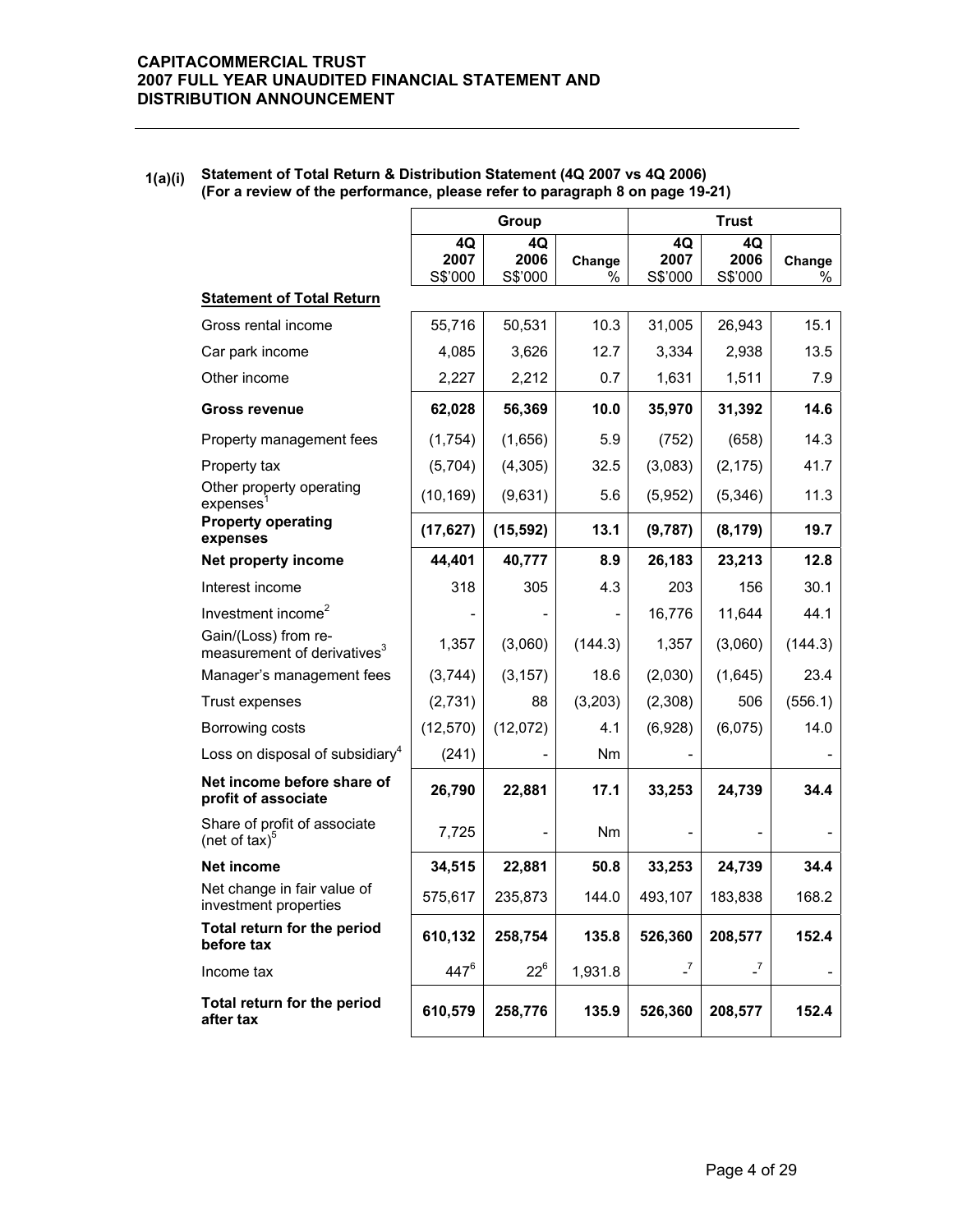|                                                     | Group     |           |         | <b>Trust</b> |         |                          |  |  |
|-----------------------------------------------------|-----------|-----------|---------|--------------|---------|--------------------------|--|--|
|                                                     | 4Q        | 4Q        |         | 4Q           | 4Q      |                          |  |  |
|                                                     | 2007      | 2006      | Change  | 2007         | 2006    | Change                   |  |  |
|                                                     | S\$'000   | S\$'000   | %       | S\$'000      | S\$'000 | %                        |  |  |
| <b>Distribution Statement</b>                       |           |           |         |              |         |                          |  |  |
| Net income before share of<br>profit of associate   | 26,790    | 22,881    | 17.1    | 33,253       | 24,739  | 34.4                     |  |  |
| Net tax adjustments <sup>8</sup>                    | 1,094     | 5,277     | (79.3)  | (911)        | 3,496   | (126.1)                  |  |  |
| Other adjustments                                   | $4,458^9$ | $77^{10}$ | 5,689.6 |              |         | $\overline{\phantom{a}}$ |  |  |
| Income available for<br>distribution to unitholders | 32,342    | 28,235    | 14.5    | 32,342       | 28,235  | 14.5                     |  |  |

#### **Footnotes**

(1) Included as part of the other property operating expenses are the following:

|                                                           | Group   |         |        | Trust   |         |        |
|-----------------------------------------------------------|---------|---------|--------|---------|---------|--------|
|                                                           | 4Q 2007 | 4Q 2006 | Change | 4Q 2007 | 4Q 2006 | Change |
|                                                           | S\$'000 | S\$'000 | %      | S\$'000 | S\$'000 | %      |
| Depreciation and amortisation*                            | 173     | 245     | (29.4) | 112     | 201     | (44.3) |
| Allowance for doubtful debts and<br>bad debts written off | 58      | 23      | 152.2  | 58      | -       | Nm     |

\* Amortisation refers to the amortisation of tenancy works.

- (2) This relates to the interest income from the investment in junior bonds of Aragorn and the income distribution from RCS Trust.
- (3) Gain/(Loss) from the re-measurement of fair values of interest rate swaps.
- (4) This relates to the disposal of Aragorn, the subsidiary.
- (5) This includes the results of QCT up to 30 September 2007 and the net appreciation in market value on revaluation of the QCT portfolio as of 1 December 2007 of S\$7.4 million.
- (6) The income tax provision is based on the relevant tax rates applicable to the subsidiary.
- (7) No income tax provision for the Trust as the distributable income to unitholders is based on 100% of taxable income available for distribution to unitholders.
- (8) Included in the net tax adjustments are the following:

|                                                              |                    | Group              |             |                    | <b>Trust</b>       |             |
|--------------------------------------------------------------|--------------------|--------------------|-------------|--------------------|--------------------|-------------|
| Non-tax deductible/(chargeable)<br>items:                    | 4Q 2007<br>S\$'000 | 4Q 2006<br>S\$'000 | Change<br>% | 4Q 2007<br>S\$'000 | 4Q 2006<br>S\$'000 | Change<br>% |
| Manager's management fee<br>payable in units (for RCS Trust) | 1,714              | 1,513              | 13.3        |                    |                    |             |
| Trustee's fees                                               | 165                | 120                | 37.5        | 115                | 78                 | 47.4        |
| (Gain)/Loss from re-measurement<br>of derivatives            | (1,357)            | 3,060              | (144.3)     | (1, 357)           | 3,060              | (144.3)     |
| Temporary differences and other<br>tax adjustments           | 572                | 584                | (2.1)       | 331                | 358                | (7.5)       |
| Net tax adjustments                                          | 1,094              | 5,277              | (79.3)      | (911)              | 3,496              | (126.1)     |

(9) This relates to the net loss of Aragorn.

(10) This relates to the undistributed profit of Aragorn.

Nm – not meaningful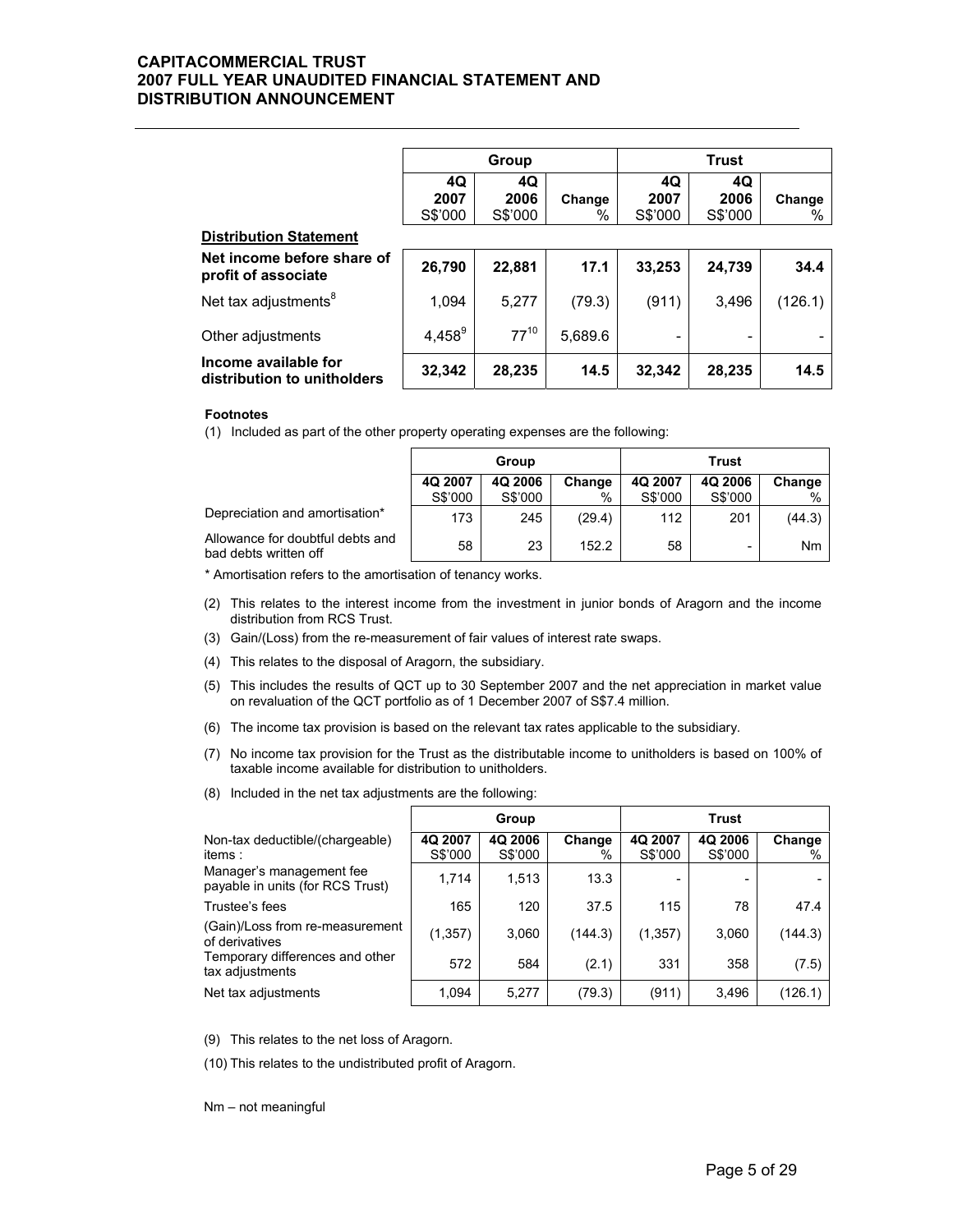### **1(a)(ii) Statement of Total Return & Distribution Statement (FY 2007 vs FY 2006) (For a review of the performance, please refer to paragraph 8 on page 19-21)**

|                                                         | Group              |                          |             | <b>Trust</b>       |                    |             |  |
|---------------------------------------------------------|--------------------|--------------------------|-------------|--------------------|--------------------|-------------|--|
|                                                         | FY 2007<br>S\$'000 | FY 2006<br>S\$'000       | Change<br>% | FY 2007<br>S\$'000 | FY 2006<br>S\$'000 | Change<br>% |  |
| <b>Statement of Total</b><br><b>Return</b>              |                    |                          |             |                    |                    |             |  |
| Gross rental income                                     | 215,448            | 137,380                  | 56.8        | 117,798            | 104,852            | 12.3        |  |
| Car park income                                         | 15,984             | 11,935                   | 33.9        | 13,053             | 10,953             | 19.2        |  |
| Other income                                            | 8,646              | 6,407                    | 34.9        | 6,279              | 5,405              | 16.2        |  |
| <b>Gross revenue</b>                                    | 240,078            | 155,722                  | 54.2        | 137,130            | 121,210            | 13.1        |  |
| Property management fees                                | (6,961)            | (3,990)                  | 74.5        | (2,864)            | (2, 554)           | 12.1        |  |
| Property tax                                            | (21,068)           | (11, 158)                | 88.8        | (11, 316)          | (8, 304)           | 36.3        |  |
| Other property operating<br>express <sup>1</sup>        | (38,053)           | (25,906)                 | 46.9        | (22, 520)          | (20, 131)          | 11.9        |  |
| <b>Property operating</b><br>expenses                   | (66, 082)          | (41, 054)                | 61.0        | (36, 700)          | (30, 989)          | 18.4        |  |
| Net property income                                     | 173,996            | 114,668                  | 51.7        | 100,430            | 90,221             | 11.3        |  |
| Interest income                                         | 1,224              | 1,115                    | 9.8         | 414                | 942                | (56.1)      |  |
| Investment income <sup>2</sup>                          |                    |                          |             | 55,967             | 15,908             | 251.8       |  |
| Other income <sup>3</sup>                               | 428                |                          | Nm          | 428                |                    | Nm          |  |
| Loss from re-measurement<br>of derivatives <sup>4</sup> | (6, 121)           | (5,600)                  | 9.3         | (6, 121)           | (5,600)            | 9.3         |  |
| Manager's management<br>fees                            | (13, 646)          | (7, 833)                 | 74.2        | (7,085)            | (5,836)            | 21.4        |  |
| Trust expenses                                          | (5,823)            | (1, 544)                 | 277.1       | (4, 777)           | (1,063)            | 349.4       |  |
| Borrowing costs                                         | (49, 293)          | (30, 461)                | 61.8        | (25, 792)          | (22, 137)          | 16.5        |  |
| Gain on sale of investment<br>property <sup>5</sup>     | 625                |                          | Nm          |                    |                    |             |  |
| Loss on disposal of<br>subsidiary <sup>6</sup>          | (241)              | $\overline{\phantom{a}}$ | Nm          |                    |                    |             |  |
| Net income before share<br>of profit of associate       | 101,149            | 70,345                   | 43.8        | 113,464            | 72,435             | 56.6        |  |
| Share of profit of<br>associate (net of tax) $^7$       | 8,982              |                          | Nm          |                    |                    |             |  |
| Net income                                              | 110,131            | 70,345                   | 56.6        | 113,464            | 72,435             | 56.6        |  |
| Net change in fair value<br>of investment properties    | 1,305,837          | 356,538                  | 266.3       | 1,135,910          | 304,503            | 273.0       |  |
| Total return for the year<br>before tax                 | 1,415,968          | 426,883                  | 231.7       | 1,249,374          | 376,938            | 231.5       |  |
| Income tax                                              | $(73)^{8}$         | $(47)^{8}$               | 55.3        | $-9$               | $\overline{.}9$    |             |  |
| Total return for the year<br>after tax                  | 1,415,895          | 426,836                  | 231.7       | 1,249,374          | 376,938            | 231.5       |  |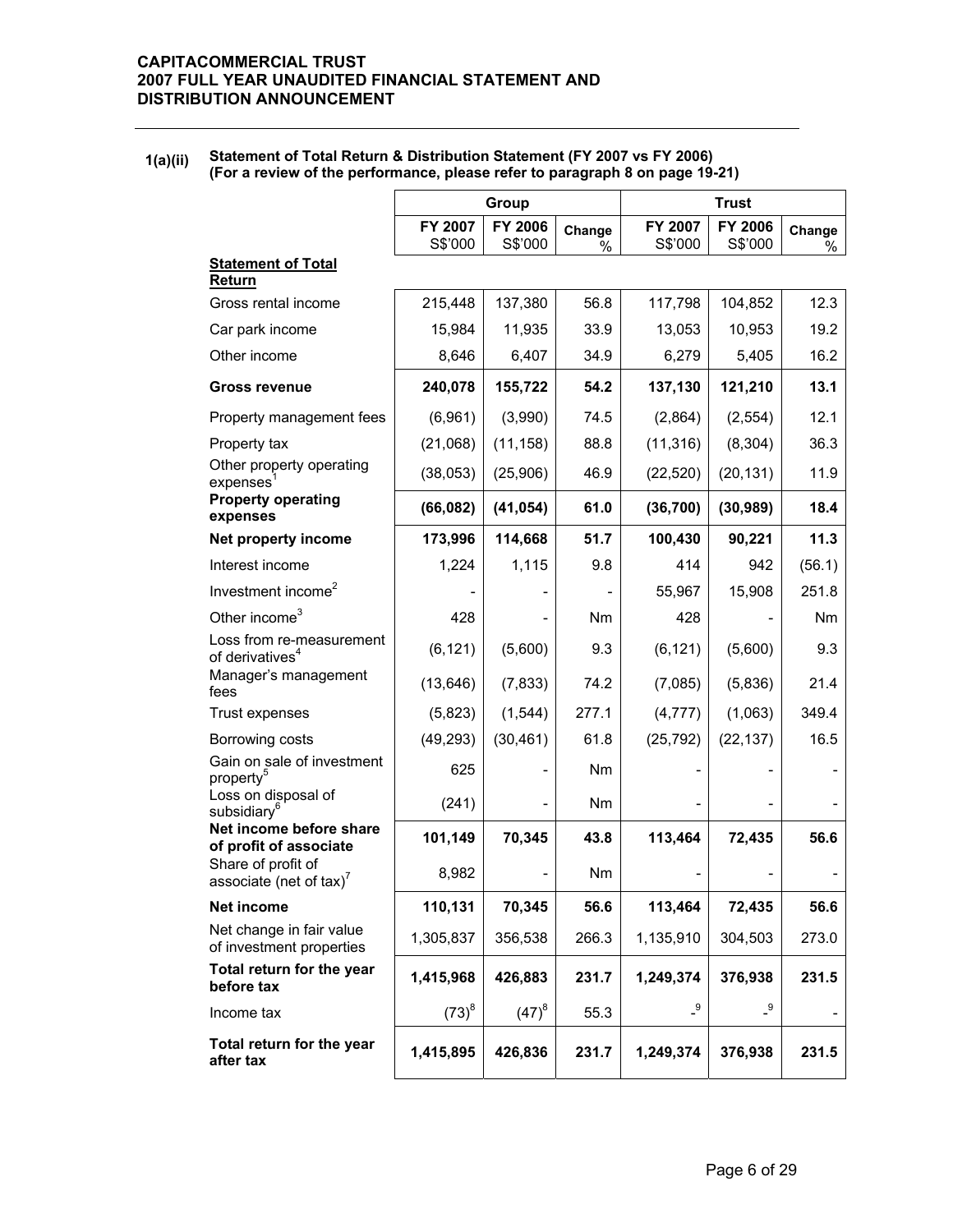|                                                     | Group              |                           |             |                    |                           |             |
|-----------------------------------------------------|--------------------|---------------------------|-------------|--------------------|---------------------------|-------------|
|                                                     | FY 2007<br>S\$'000 | <b>FY 2006</b><br>S\$'000 | Change<br>% | FY 2007<br>S\$'000 | <b>FY 2006</b><br>S\$'000 | Change<br>% |
| <b>Distribution Statement</b>                       |                    |                           |             |                    |                           |             |
| Net income before share of<br>profit of associate   | 101,149            | 70,345                    | 43.8        | 113,464            | 72,435                    | 56.6        |
| Net tax adjustments <sup>10</sup>                   | 14.436             | 8,757                     | 64.9        | 6,835              | 6,437                     | 6.2         |
| Other adjustments                                   | $4,837^{11}$       | $(230)^{12}$              | (2, 203)    | $123^{13}$         |                           | Nm          |
| Income available for<br>distribution to unitholders | 120,422            | 78,872                    | 52.7        | 120,422            | 78,872                    | 52.7        |

#### **Footnotes**

(1) Included as part of the other property operating expenses are the following:

|                                                           | Group          |         |        | Trust   |         |        |
|-----------------------------------------------------------|----------------|---------|--------|---------|---------|--------|
|                                                           | <b>FY 2007</b> | FY 2006 | Change | FY 2007 | FY 2006 | Change |
|                                                           | S\$'000        | S\$'000 | %      | S\$'000 | S\$'000 | $\%$   |
| Depreciation and amortisation*                            | 442            | 448     | (1.3)  | 218     | 394     | (44.7) |
| Allowance for doubtful debts and<br>bad debts written off | 58             | 23      | 152.2  | 58      | -       | Nm     |

\* Amortisation refers to the amortisation of tenancy works.

- (2) This relates to the interest income from the investment in junior bonds of Aragorn, the gross distributed income from QCT and the income distribution from RCS Trust.
- (3) This relates to the net proceeds received from the liquidation of subsidiaries in 2006.
- (4) Loss from the re-measurement of fair values of interest rate swaps.
- (5) Gain on sale of investment property held by Aragorn, the subsidiary.
- (6) This relates to the disposal of Aragorn, the subsidiary.
- (7) This includes the results of QCT up to 30 September 2007 and the net appreciation in market value on revaluation of the QCT portfolio as of 1 December 2007 of S\$7.4 million.
- (8) The income tax provision is based on the relevant tax rates applicable to the subsidiary.
- (9) No income tax provision for the Trust as the distributable income to unitholders is based on 100% of taxable income available for distribution to unitholders.

|  |  | (10) Included in the net tax adjustments are the following: |  |
|--|--|-------------------------------------------------------------|--|
|  |  |                                                             |  |

|                                                              |                    | Group              |                |                    | <b>Trust</b>       |             |
|--------------------------------------------------------------|--------------------|--------------------|----------------|--------------------|--------------------|-------------|
| Non-tax deductible/(chargeable)<br>items:                    | FY 2007<br>S\$'000 | FY 2006<br>S\$'000 | Change<br>%    | FY 2007<br>S\$'000 | FY 2006<br>S\$'000 | Change<br>% |
| Manager's management fee<br>payable in units (for RCS Trust) | 6,561              | 1,996              | 228.7          |                    |                    |             |
| Trustee's fees                                               | 572                | 341                | 67.7           | 386                | 285                | 35.4        |
| Net proceeds from liquidation of<br>subsidiaries             | (428)              |                    | N <sub>m</sub> | (428)              |                    | <b>Nm</b>   |
| Loss from re-measurement of<br>derivatives                   | 6,121              | 5,600              | 9.3            | 6.121              | 5.600              | 9.3         |
| Temporary differences and other<br>tax adjustments           | 1.610              | 820                | 96.3           | 756                | 552                | 37.0        |
| Net tax adjustments                                          | 14.436             | 8,757              | 64.9           | 6,835              | 6,437              | 6.2         |

(11) This relates to the net loss of Aragorn and the gross distributed income received from QCT.

(12) This relates to the undistributed profit of the Aragorn.

(13) This relates to the distributed income received from QCT, out of the pre-acquisition income.

Nm - not meaningful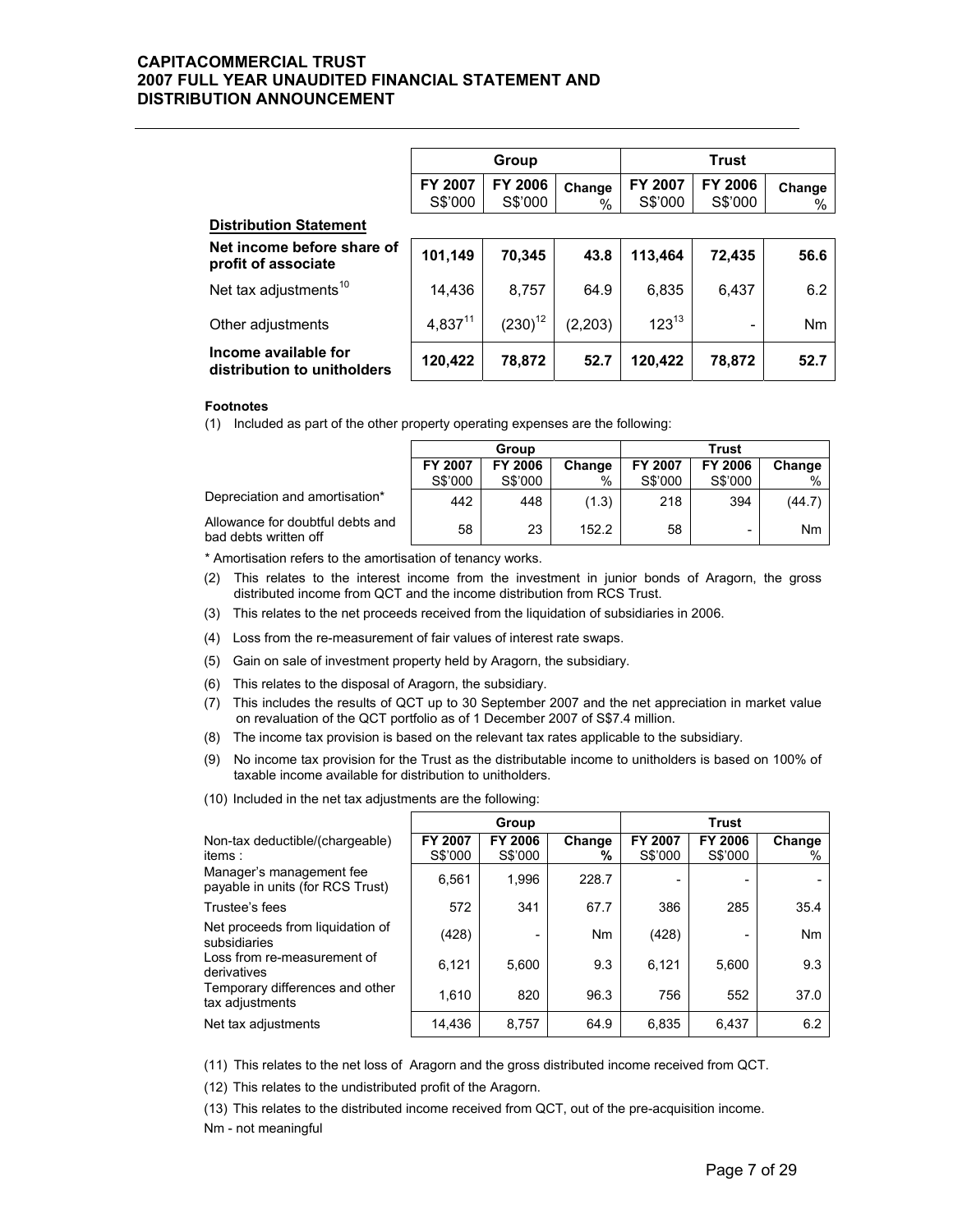|                                             | Group                         |                               |             | <b>Trust</b>                  |                               |                |
|---------------------------------------------|-------------------------------|-------------------------------|-------------|-------------------------------|-------------------------------|----------------|
|                                             | <b>Dec</b><br>2007<br>S\$'000 | <b>Dec</b><br>2006<br>S\$'000 | Change<br>% | <b>Dec</b><br>2007<br>S\$'000 | <b>Dec</b><br>2006<br>S\$'000 | Change<br>%    |
| <b>Non-current assets</b>                   |                               |                               |             |                               |                               |                |
| Plant and equipment                         | 1,094                         | 876                           | 24.9        | 596                           | 303                           | 96.7           |
| Investment properties <sup>1</sup>          | 5,109,950                     | 3,814,839                     | 33.9        | 3,558,350                     | 2,404,000                     | 48.0           |
| Investment in subsidiary <sup>2</sup>       |                               |                               |             |                               | 19,698                        | (100.0)        |
| Investment in associate <sup>3</sup>        | 64,605                        | 28,819                        | 124.2       | 58,850                        | 28,819                        | 104.2          |
| Investment in joint<br>venture <sup>4</sup> |                               |                               |             | 794,692                       | 788,332                       | 0.8            |
| Other investment <sup>5</sup>               | 7,763                         |                               | Nm          | 7,763                         |                               | Nm             |
| Other asset <sup>6</sup>                    | 54,947                        |                               | Nm          | 54,947                        |                               | Nm             |
| <b>Total non-current</b><br>assets          | 5,238,359                     | 3,844,534                     | 36.3        | 4,475,198                     | 3,241,152                     | 38.1           |
| <b>Current assets</b>                       |                               |                               |             |                               |                               |                |
| Trade and other<br>receivables              | 4,890                         | 5,300                         | (7.7)       | 10,246                        | 12,987                        | (21.1)         |
| Cash and cash<br>equivalents <sup>7</sup>   | 35,484                        | 41,923                        | (15.4)      | 27,800                        | 16,322                        | 70.3           |
| <b>Total current assets</b>                 | 40,374                        | 47,223                        | (14.5)      | 38,046                        | 29,309                        | 29.8           |
| <b>Total assets</b>                         | 5,278,733                     | 3,891,757                     | 35.6        | 4,513,244                     | 3,270,461                     | 38.0           |
| <b>Current liabilities</b>                  |                               |                               |             |                               |                               |                |
| Trade and other<br>payables <sup>8</sup>    | 47,481                        | 37,351                        | 27.1        | 25,197                        | 21,154                        | 19.1           |
| Derivative liability <sup>9</sup>           | 10,478                        | 4,356                         | 140.5       | 10,478                        | 4,356                         | 140.5          |
| Short-term borrowings <sup>10</sup>         | 162,100                       | 89,500                        | 81.1        | 162,100                       | 89,500                        | 81.1           |
| Provision for taxation                      | 666                           | 712                           | (6.5)       | 666                           | 666                           |                |
| <b>Total current liabilities</b>            | 220,725                       | 131,919                       | 67.3        | 198,441                       | 115,676                       | 71.5           |
| <b>Non-current liabilities</b>              |                               |                               |             |                               |                               |                |
| Long-term borrowings <sup>11</sup>          | 1,097,456                     | 1,126,537                     | (2.6)       | 580,042                       | 580,042                       | $\blacksquare$ |
| Other non-current<br>liabilities            | 22,930                        | 20,016                        | 14.6        | 11,843                        | 11,709                        | 1.1            |
| Deferred tax liabilities                    |                               | 871                           | (100.0)     |                               |                               | $\blacksquare$ |
| <b>Total non-current</b><br>liabilities     | 1,120,386                     | 1,147,424                     | (2.4)       | 591,885                       | 591,751                       | $\blacksquare$ |
| <b>Total liabilities</b>                    | 1,341,111                     | 1,279,343                     | 4.8         | 790,326                       | 707,427                       | 11.7           |
| <b>Net assets</b>                           | 3,937,622                     | 2,612,414                     | 50.7        | 3,722,918                     | 2,563,034                     | 45.3           |
| Represented by:                             |                               |                               |             |                               |                               |                |
| Unitholders' funds                          | 3,937,622                     | 2,612,414                     | 50.7        | 3,722,918                     | 2,563,034                     | 45.3           |
|                                             |                               |                               |             |                               |                               |                |

### **1(b)(i) Balance Sheet as at 31 December 2007 vs 31 December 2006**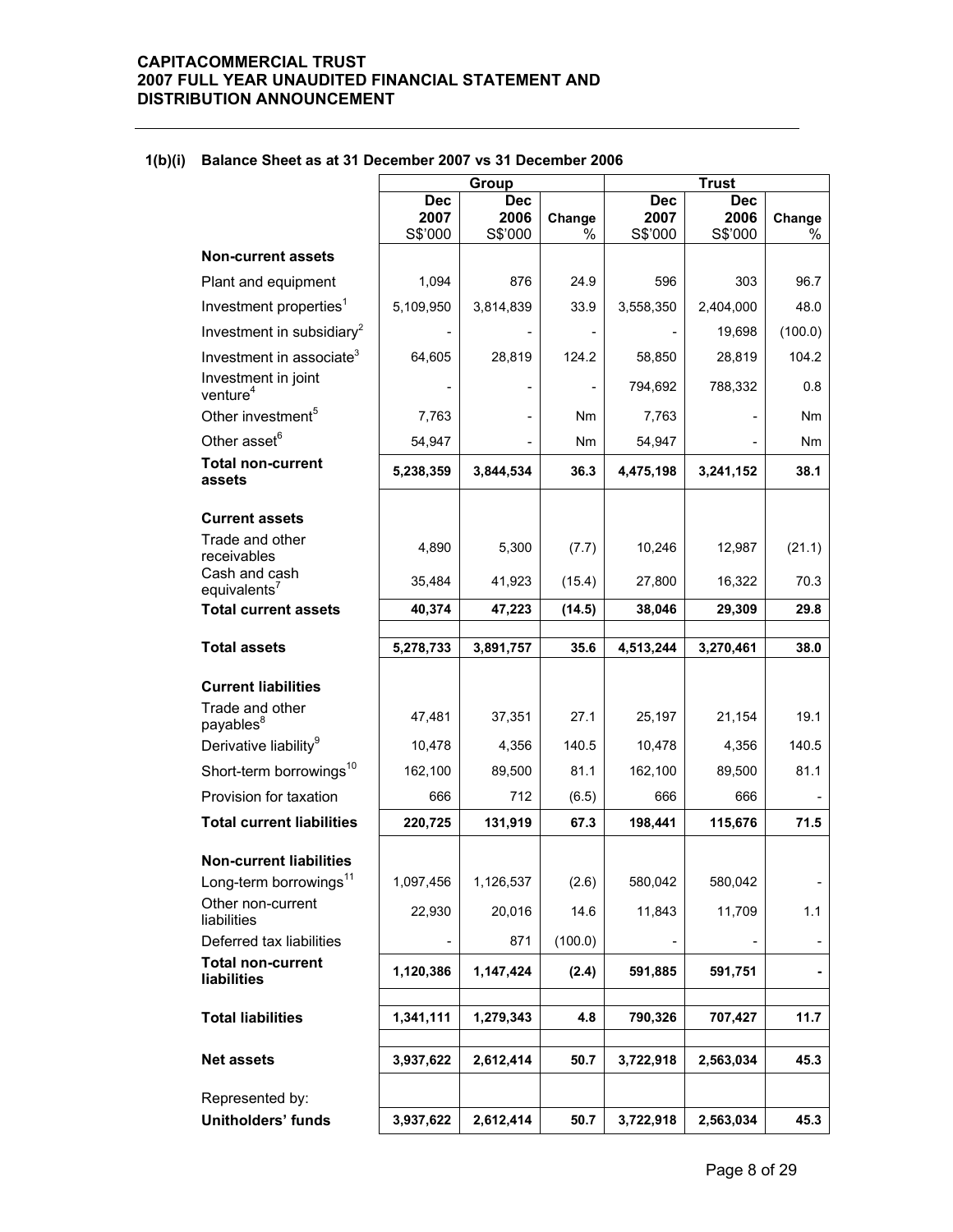#### **Footnotes**

- (1) The increase is primarily due to increase in property values based on the independent market valuations of the properties.
- (2) This relates to the 100% investment in junior bonds of Aragorn which was subsequently redeemed on 3 October 2007 following the completion of sale of Wisma Technip.
- (3) The increase is due to the additional subscription of 45.4 million units in QCT for RM69.1 million (S\$30.0 million).
- (4) This relates to the 60% joint venture interest in RCS Trust.
- (5) This relates to the investment in MCDF.
- (6) This is the progress payments for the acquisition of Wilkie Edge.
- (7) The lower cash & cash equivalent for the Group is due to the financing of asset enhancement works in Raffles City and the deconsolidation of Aragorn. The higher cash & cash equivalent for the Trust is due to proceeds received from the redemption of Junior Bonds from Aragorn.
- (8) The increase is mainly due to accrual of cost incurred on asset enhancement work.
- (9) This relates to the fair value of the interest rate swaps.
- (10) The increase is due to the additional bridge loan drawdown to fund the progress payment of Wilkie Edge.
- (11) The decrease is due to the redemption of senior bonds of Aragorn on 3 October 2007.

#### **1(b)(ii) Aggregate amount of borrowings and debt securities**

|                                                                                                                               | Group                         |                               |             | Trust                         |                         |             |
|-------------------------------------------------------------------------------------------------------------------------------|-------------------------------|-------------------------------|-------------|-------------------------------|-------------------------|-------------|
|                                                                                                                               | <b>Dec</b><br>2007<br>S\$'000 | <b>Dec</b><br>2006<br>S\$'000 | Change<br>℅ | <b>Dec</b><br>2007<br>S\$'000 | Dec.<br>2006<br>S\$'000 | Change<br>% |
| <b>Secured borrowing</b><br>Amount repayable after one<br>year                                                                | 1,099,642                     | 1,129,531                     | (2.6)       | 580.042                       | 580,042                 |             |
| Less: Unamortised fees and<br>expenses incurred for debt<br>raising exercise (amortised<br>over the tenor of secured<br>loan) | (2, 186)                      | (2,994)                       | (27.0)      |                               |                         |             |
|                                                                                                                               | 1,097,456                     | 1,126,537                     | (2.6)       | 580,042                       | 580,042                 |             |
| <b>Unsecured borrowing</b>                                                                                                    |                               |                               |             |                               |                         |             |
| Amount repayable in one year<br>or less, or on demand                                                                         | 162,100                       | 89,500                        | 81.1        | 162,100                       | 89,500                  | 81.1        |
|                                                                                                                               | 1,259,556                     | 1,216,037                     | 3.6         | 742,142                       | 669,542                 | 10.8        |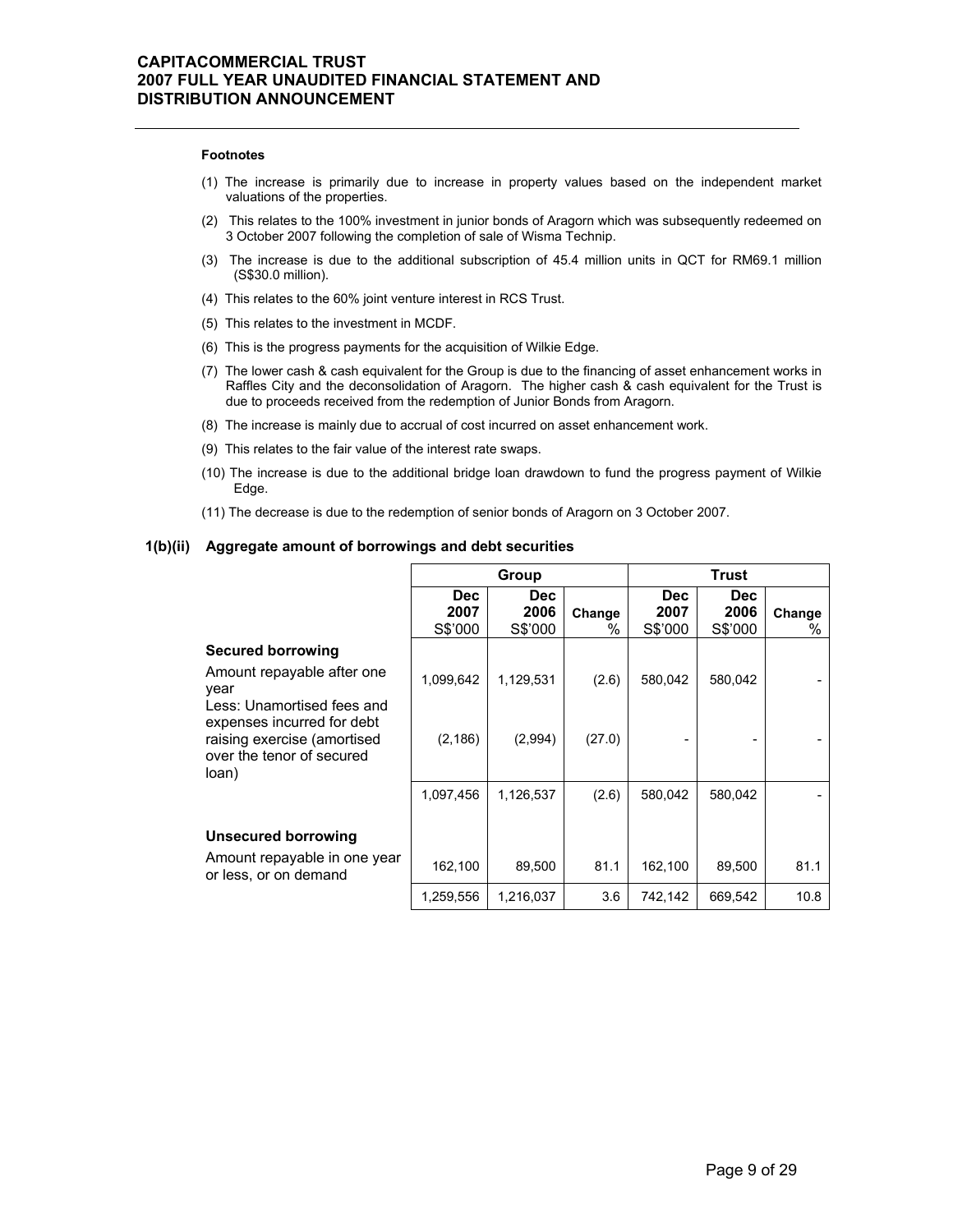#### **Details of any collaterals**

As security for the secured long term borrowings of S\$580.0 million, CCT has granted in favour of the lender the following:

- (i) a mortgage over the Initial Investment Properties<sup>1</sup>;
- (ii) an assignment of the insurance policies relating to the Initial Investment Properties;
- (iii) an assignment of all the rights, interest and title of CCT in relation to each of the Share Sale and Purchase Agreements and Property Sale and Purchase Agreements;
- (iv) an assignment of the agreements relating to the management of the Initial Investment Properties;
- (v) an assignment and charge of the rental proceeds and tenancy agreements of units in the Initial Investment Properties; and
- (vi) a fixed and floating charge over certain assets of CCT relating to the Initial Investment Properties.

#### **Footnote**

(1) Initial Investment Properties refer to Capital Tower, 6 Battery Road, Starhub Centre, Robinson Point, Bugis Village, Golden Shoe Car Park and Market Street Car Park.

As security for the secured long term borrowings of S\$866.0 million (CCT's 60% interest is S\$519.6 million), RCS Trust has granted in favour of the lender the following:

- (i) a mortgage over Raffles City which comprises Raffles City Tower, Raffles City Shopping Centre, Swissotel The Stamford, Raffles The Plaza and the Raffles City Convention Centre;
- (ii) an assignment of the insurance policies relating to Raffles City;
- (iii) an assignment of the agreements relating to the management of Raffles City;
- (iv) an assignment and charge of the rental proceeds and tenancy agreements of units in Raffles City; and
- (v) a fixed and floating charge over certain assets of RCS Trust relating to Raffles City.

As security for the secured long term borrowings of RM70.0 million (approximately S\$30.5 million), Aragorn has granted in favour of the lender the following:

- (i) a fixed legal charge over Wisma Technip;
- (ii) debenture over all assets of Aragorn;
- (iii) charge/assignment of the bank accounts; and
- (iv) an assignment over the rights, title interest and benefits in the tenancy agreements and existing contracts, warranties and guarantees pertaining to Wisma Technip.

Following the completion of sale of Wisma Technip, the secured long term borrowings of Aragorn were fully redeemed on 3 October 2007.

As security for the short term borrowings of S\$76.0 million, CCT has granted in favour of the lender the legal assignment of the rental lease agreement of HSBC Building.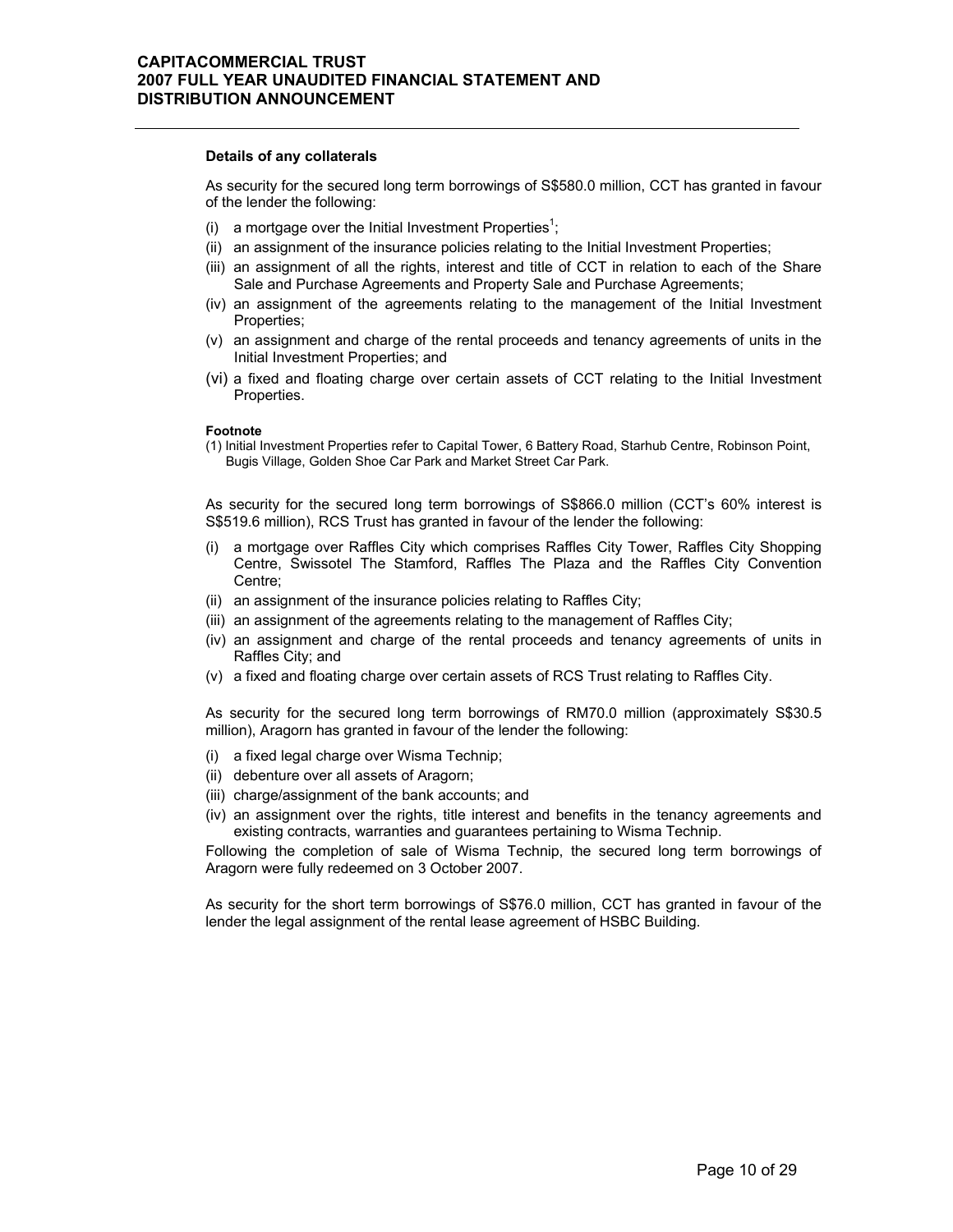### **1(c)(i) Cash flow statement (4Q 2007 vs 4Q 2006)**

|                                                           | Group      |            |
|-----------------------------------------------------------|------------|------------|
|                                                           | 4Q 2007    | 4Q 2006    |
| <b>Operating activities</b>                               | S\$'000    | S\$'000    |
| Total return for the period before tax                    | 610,132    | 258,754    |
| <b>Adjustments for</b>                                    |            |            |
| Allowance for doubtful receivable                         | 58         | 23         |
| Amortisation of rent incentives                           | 104        | 181        |
| Amortisation of tenancy works                             |            | 163        |
| Borrowing costs                                           | 12,570     | 12,072     |
| Depreciation of plant and equipment                       | 173        | 82         |
| Interest income                                           | (318)      | (305)      |
| Loss on disposal of subsidiary                            | 241        |            |
| (Gain)/Loss on re-measurement of financial<br>derivatives | (1, 357)   | 3,060      |
| Manager's management fees payable in units                | 1,714      | 1,513      |
| Net change in fair value of investment properties         | (575, 617) | (235, 873) |
| Net foreign exchange difference                           | (2, 167)   | (98)       |
| Share of profit of associate                              | (7, 725)   |            |
| Operating income before working capital<br>changes        | 37,808     | 39,572     |
| Changes in working capital                                |            |            |
| Trade and other receivables                               | 1,262      | 811        |
| Trade and other payables                                  | 9,329      | 5,257      |
| Security deposits                                         | 1,066      | 1,625      |
| Cash generated from operations                            | 49,465     | 47,265     |
| Tax paid                                                  |            |            |
| Cash generated from operating activities                  | 49,465     | 47,265     |
| <b>Investing activities</b>                               |            |            |
| Capital expenditure on investment properties              | (20, 647)  | (8,906)    |
| Investment in QCT                                         |            | (28, 819)  |
| Investment in MCDF                                        | (4,922)    |            |
| Interest received                                         | 372        | 296        |
| Net cash inflow from sale of investment properties        |            |            |
| Progress payment on purchase of Wilkie Edge               | (52, 327)  |            |
| Purchase of plant and equipment                           | (510)      | (95)       |
| Cash flows from investing activities                      | (78, 034)  | (37, 524)  |

٦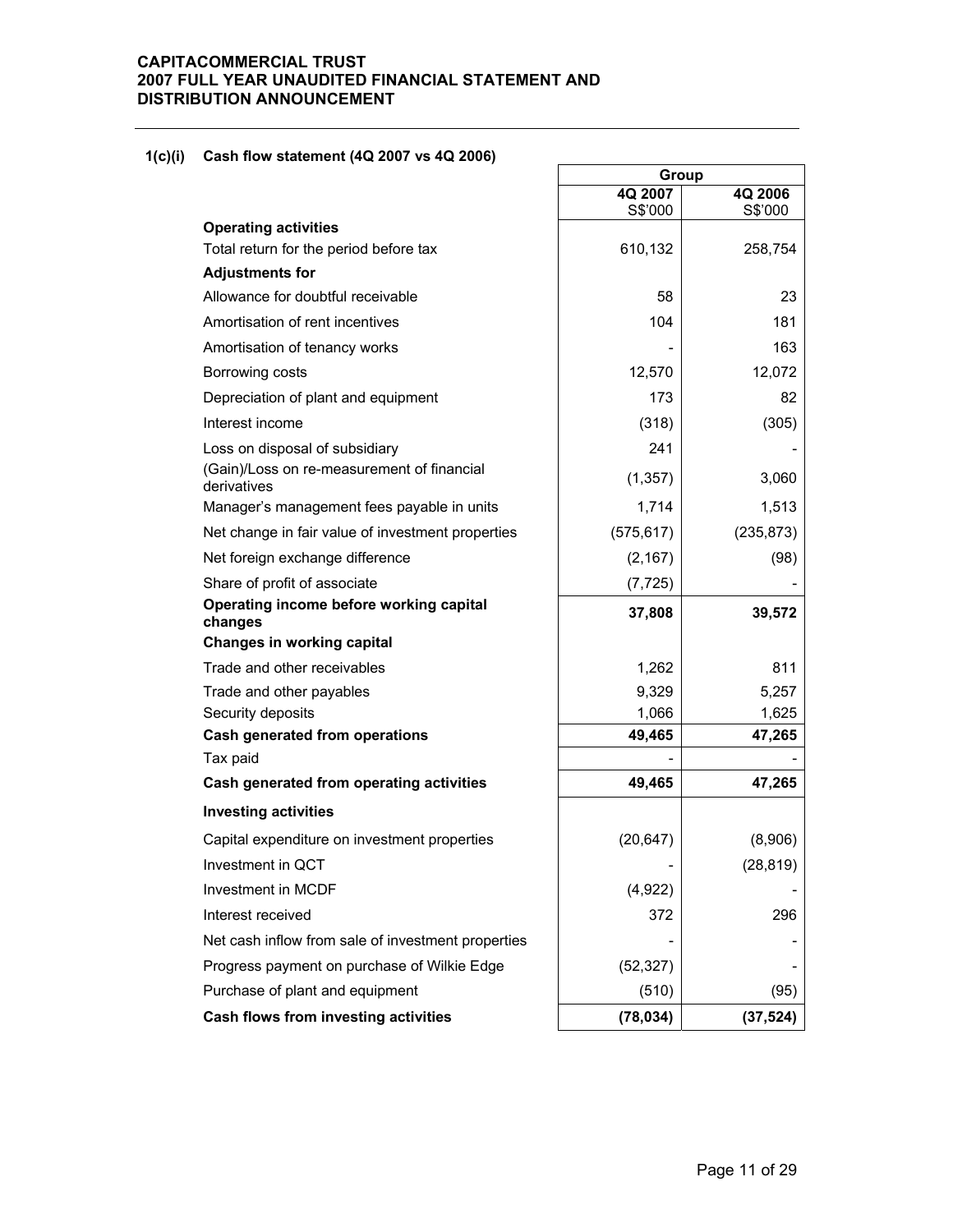### **1(c)(i) Cash flow statement (4Q 2007 vs 4Q 2006)**

| Cash flows from financing activities                        | (22,653)  | 211       |
|-------------------------------------------------------------|-----------|-----------|
| Proceeds from/(Repayment of) interest bearing<br>borrowings | (10, 389) | 13,500    |
| Issue expenses                                              |           | (563)     |
| Borrowing costs paid                                        | (12, 264) | (12, 726) |
| <b>Financing activities</b>                                 |           |           |
|                                                             | S\$'000   | S\$'000   |
|                                                             | 49 ZUV 1  | 49 ZUUD   |

| Group     |           |  |  |  |  |
|-----------|-----------|--|--|--|--|
| 4Q 2007   | 4Q 2006   |  |  |  |  |
| S\$'000   | S\$'000   |  |  |  |  |
|           |           |  |  |  |  |
| (12, 264) | (12, 726) |  |  |  |  |
|           | (563)     |  |  |  |  |
| (10, 389) | 13,500    |  |  |  |  |
| (22, 653) | 211       |  |  |  |  |
|           |           |  |  |  |  |
| (51, 222) | 9,952     |  |  |  |  |
| 86,706    | 31,971    |  |  |  |  |
| 35,484    | 41,923    |  |  |  |  |

Increase/(Decrease) in cash and cash equivalents **Cash and cash equivalents at beginning of period** Cash and cash equivalents at end of period

**1(c)(ii) Cash flow statement (FY 2007 vs FY 2006)** 

|                                                    | Group       |            |  |
|----------------------------------------------------|-------------|------------|--|
|                                                    | FY 2007     | FY 2006    |  |
|                                                    | S\$'000     | S\$'000    |  |
| <b>Operating activities</b>                        |             |            |  |
| Total return for the period before tax             | 1,415,968   | 426,883    |  |
| <b>Adjustments for</b>                             |             |            |  |
| Allowance for doubtful receivable                  | 58          | 23         |  |
| Amortisation of rent incentives                    | 465         | 724        |  |
| Amortisation of tenancy works                      |             | 250        |  |
| Borrowing costs                                    | 49,293      | 30,461     |  |
| Depreciation of plant and equipment                | 442         | 204        |  |
| Gain on disposal of assets                         |             | (5)        |  |
| Gain on sale of investment property                | (625)       |            |  |
| Interest income                                    | (1,224)     | (1, 115)   |  |
| Loss on disposal of subsidiary                     | 241         |            |  |
| Loss on re-measurement of financial derivatives    | 6,121       | 5,600      |  |
| Manager's management fees payable in units         | 6,561       | 1,996      |  |
| Net change in fair value of investment properties  | (1,305,837) | (356, 538) |  |
| Net foreign exchange difference                    | (494)       | (1,086)    |  |
| Share of profit of associate                       | (8,982)     |            |  |
| Operating income before working capital<br>changes | 161,987     | 107,397    |  |
| Changes in working capital                         |             |            |  |
| Trade and other receivables                        | 425         | (3,976)    |  |
| Trade and other payables                           | 13,253      | (22, 880)  |  |
| Security deposits                                  | 1,981       | 3,119      |  |
| Cash generated from operations                     | 177,646     | 83,660     |  |

h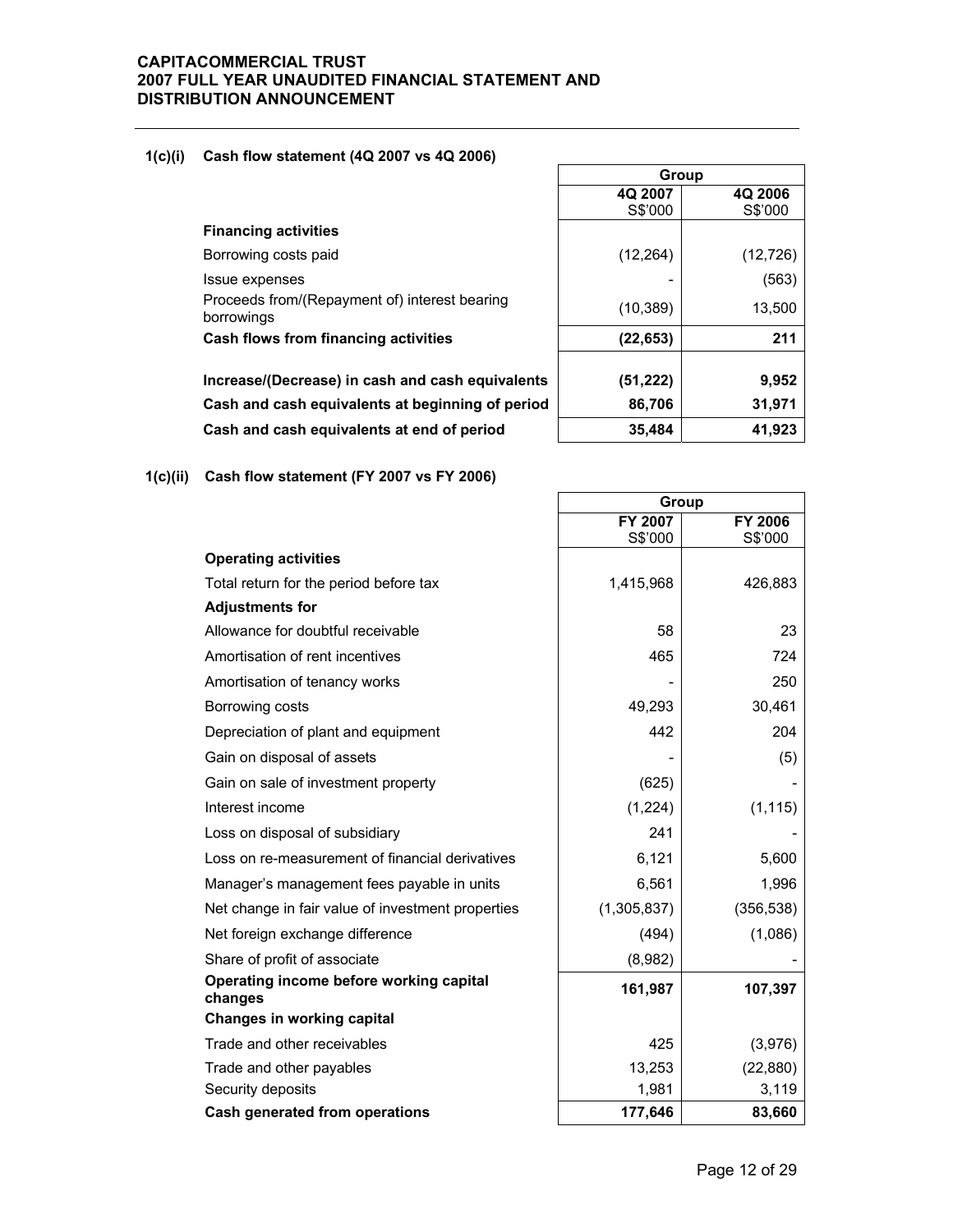### **1(c)(ii) Cash flow statement (FY 2007 vs FY 2006)**

|                                                                                         | Group      |               |  |
|-----------------------------------------------------------------------------------------|------------|---------------|--|
|                                                                                         | FY 2007    | FY 2006       |  |
|                                                                                         | S\$'000    | S\$'000       |  |
| Cash generated from operations                                                          | 177,646    | 83,660        |  |
| Tax paid                                                                                | (6)        |               |  |
| Cash generated from operating activities                                                | 177,640    | 83,660        |  |
| <b>Investing activities</b>                                                             |            |               |  |
| Capital expenditure on investment properties                                            | (43, 821)  | (25, 190)     |  |
| Investment in QCT                                                                       | (29, 886)  | (28, 819)     |  |
| Investment in MCDF                                                                      | (7, 763)   |               |  |
| Interest received                                                                       | 1,206      | 1,101         |  |
| Distribution received from associate                                                    | 1,125      |               |  |
| Net cash inflow from sale of investment properties                                      | 52,665     |               |  |
| Net cash outflow from purchase of investment<br>properties (including acquisition cost) |            | (1,302,145)   |  |
| Progress payment on purchase of Wilkie Edge                                             | (54, 947)  |               |  |
| Purchase of plant and equipment                                                         | (660)      | (259)         |  |
| Cash flows from investing activities                                                    | (82,081)   | (1, 355, 312) |  |
| <b>Financing activities</b>                                                             |            |               |  |
| Borrowing costs paid                                                                    | (48, 572)  | (31, 190)     |  |
| Distribution to unitholders                                                             | (95, 849)  | (73, 494)     |  |
| Issue expenses                                                                          | (288)      | (13, 121)     |  |
| Net proceeds from liquidation of subsidiaries                                           |            | 428           |  |
| Proceeds from/(Repayment of) interest bearing<br>borrowings                             | 42,711     | 563,556       |  |
| Proceeds from issue of new units                                                        |            | 803,199       |  |
| Cash flows from financing activities                                                    | (101, 998) | 1,248,378     |  |
| Increase/(Decrease) in cash and cash equivalents                                        | (6, 439)   | (22, 274)     |  |
| Cash and cash equivalents at beginning of year                                          | 41,923     | 64,197        |  |
| Cash and cash equivalents at end of year                                                | 35,484     | 41,923        |  |

 $\overline{a}$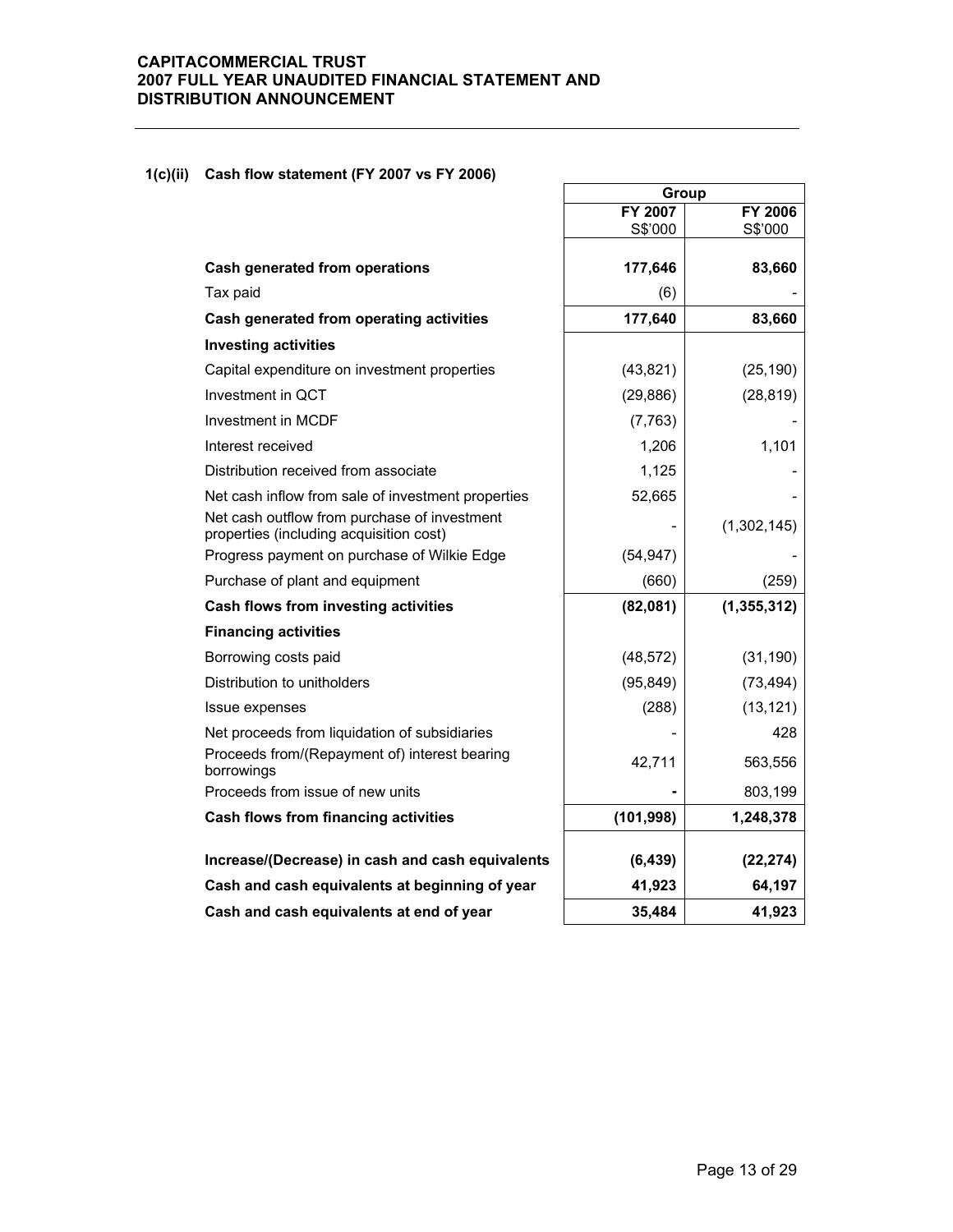|                                                                                  | Group     |           | <b>Trust</b> |           |
|----------------------------------------------------------------------------------|-----------|-----------|--------------|-----------|
|                                                                                  | 4Q 2007   | 4Q 2006   | 4Q 2007      | 4Q 2006   |
|                                                                                  | S\$'000   | S\$'000   | S\$'000      | S\$'000   |
| Balance as at beginning of<br>period                                             | 3,326,394 | 2,352,325 | 3,194,922    | 2,353,088 |
| <b>Operations</b><br>Net increase in net assets<br>resulting from operations     | 610,579   | 258,776   | 526,360      | 208,577   |
| Unitholders' transactions                                                        |           |           |              |           |
| Creation of new units:                                                           |           |           |              |           |
| - Manager's management fee                                                       | 1,636     | 484       | 1,636        | 484       |
| Issue expenses                                                                   |           | 885       |              | 885       |
| Net increase in net assets<br>resulting from unitholders'<br>transactions        | 1,636     | 1,369     | 1,636        | 1,369     |
| <b>Movement in translation</b><br>reserve                                        |           |           |              |           |
| Share of reserves of associates                                                  | (345)     |           |              |           |
| <b>Translation reserve</b>                                                       | (642)     | (56)      |              |           |
| Net decrease in net assets<br>resulting from movement in<br>translation reserves | (987)     | (56)      |              |           |
| Total increase in net assets                                                     | 611,228   | 260,089   | 527,996      | 209,946   |
| Balance as at end of period                                                      | 3,937,622 | 2,612,414 | 3,722,918    | 2.563.034 |

### **1(d)(i) Statement of changes in unitholders' funds (4Q 2007 vs 4Q 2006)**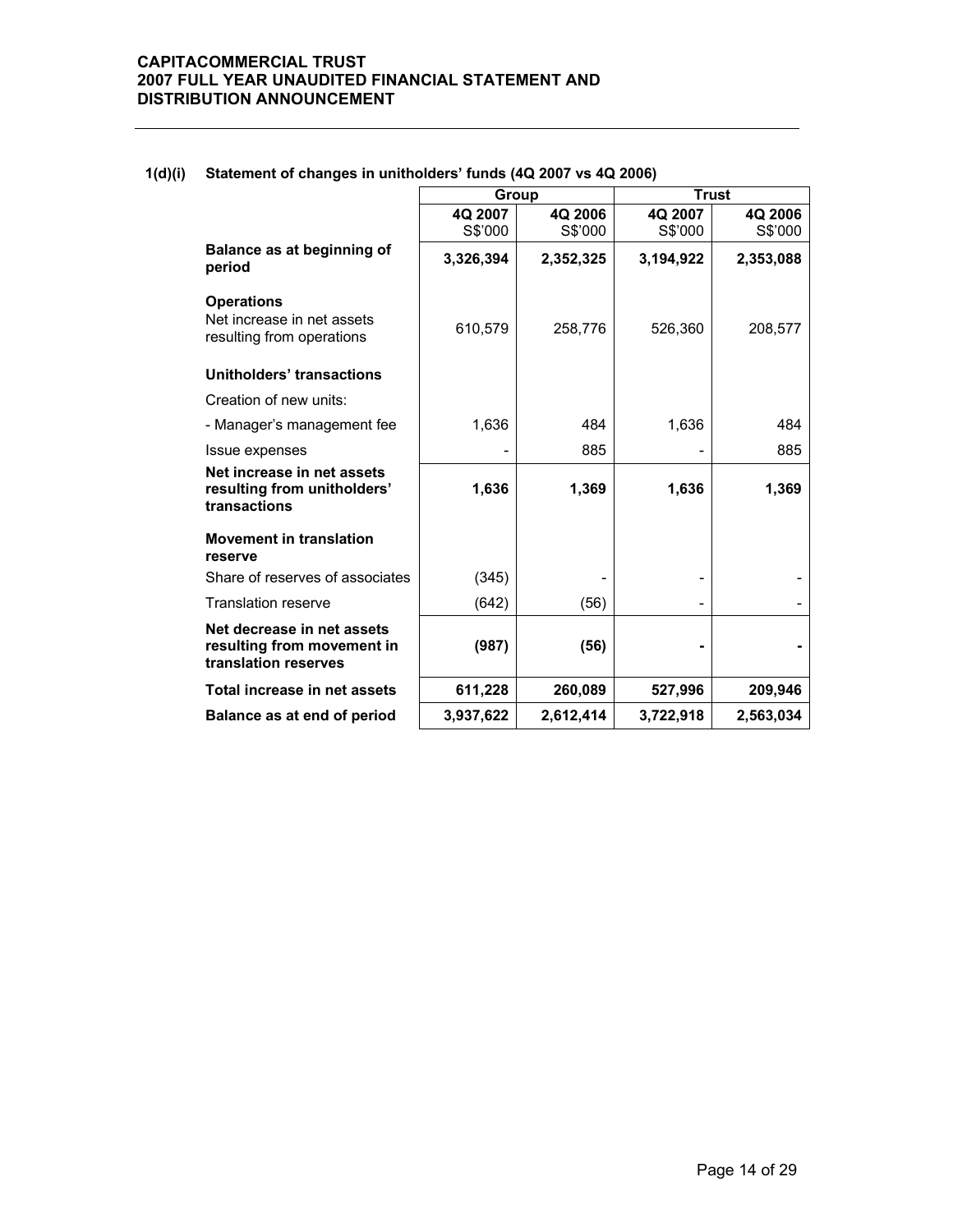|                                                                                      | Group              |                           | <b>Trust</b>             |                           |
|--------------------------------------------------------------------------------------|--------------------|---------------------------|--------------------------|---------------------------|
|                                                                                      | FY 2007<br>S\$'000 | <b>FY 2006</b><br>S\$'000 | FY 2007<br>S\$'000       | <b>FY 2006</b><br>S\$'000 |
| Balance as at beginning of<br>year                                                   | 2,612,414          | 1,456,346                 | 2,563,034                | 1,456,346                 |
| <b>Operations</b>                                                                    |                    |                           |                          |                           |
| Net increase in net assets<br>resulting from operations                              | 1,415,895          | 426,836                   | 1,249,374                | 376,938                   |
| Unitholders' transactions                                                            |                    |                           |                          |                           |
| Creation of new units:                                                               |                    |                           |                          |                           |
| - Equity fund raising                                                                |                    | 803,199                   |                          | 803,199                   |
| - Acquisition fee                                                                    |                    | 12,996                    |                          | 12,996                    |
| - Manager's management fee                                                           | 6,359              | 484                       | 6,359                    | 484                       |
| Issue expenses                                                                       |                    | (13, 435)                 |                          | (13, 435)                 |
| Distribution to unitholders                                                          | (95, 849)          | (73, 494)                 | (95, 849)                | (73, 494)                 |
| Net increase/(decrease) in<br>net assets resulting from<br>unitholders' transactions | (89, 490)          | 729,750                   | (89, 490)                | 729,750                   |
| <b>Movement in translation</b><br>reserve                                            |                    |                           |                          |                           |
| Share of reserves of associates                                                      | (802)              |                           |                          |                           |
| <b>Translation reserve</b>                                                           | (395)              | (518)                     | $\overline{\phantom{a}}$ |                           |
| Net decrease in net assets<br>resulting from movement in<br>translation reserves     | (1, 197)           | (518)                     |                          |                           |
| Total increase in net assets                                                         | 1,325,208          | 1,156,068                 | 1,159,884                | 1,106,688                 |
| Balance as at end of year                                                            | 3,937,622          | 2,612,414                 | 3,722,918                | 2,563,034                 |

### **1(d)(ii) Statement of changes in unitholders' funds (FY 2007 vs FY 2006)**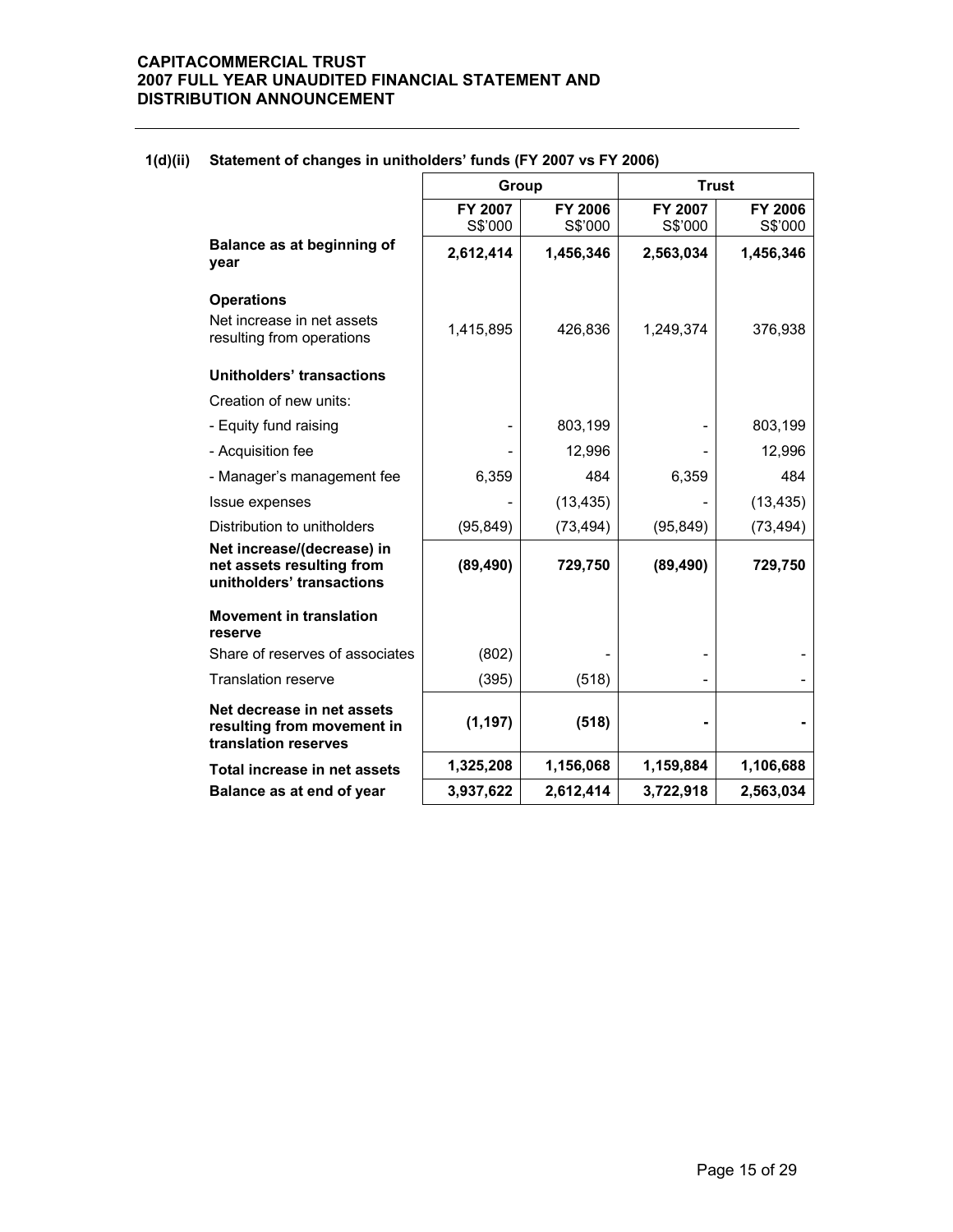| $\cdots$ |                                                                                                                           | <b>Trust</b>  |               |  |  |
|----------|---------------------------------------------------------------------------------------------------------------------------|---------------|---------------|--|--|
|          |                                                                                                                           | 4Q 2007       | 4Q 2006       |  |  |
|          |                                                                                                                           | Units         | Units         |  |  |
|          | Balance as at beginning of period                                                                                         | 1,384,094,924 | 1,382,157,962 |  |  |
|          | Issue of new units:                                                                                                       |               |               |  |  |
|          | - part settlement for the purchase of Raffles City                                                                        |               |               |  |  |
|          | - in settlement of the acquisition fee for acquiring<br><b>Raffles City</b>                                               |               |               |  |  |
|          | - in settlement of the manager's management fee in<br>relation to CCT's 60% interest in Raffles City<br>through RCS Trust | 597,445       | 231,549       |  |  |
|          | Balance as at end of period                                                                                               | 1,384,692,369 | 1,382,389,511 |  |  |

### **1(e)(i) Details of any change in the units (4Q 2007 vs 4Q 2006)**

**1(e)(ii) Details of any change in the units (FY 2007 vs FY 2006)**

|                                                                                                                           | <b>Trust</b>            |                         |  |
|---------------------------------------------------------------------------------------------------------------------------|-------------------------|-------------------------|--|
|                                                                                                                           | <b>FY 2007</b><br>Units | <b>FY 2006</b><br>Units |  |
| Balance as at beginning of year                                                                                           | 1,382,389,511           | 896,270,700             |  |
| Issue of new units:                                                                                                       |                         |                         |  |
| - part settlement for the purchase of Raffles City                                                                        |                         | 478.968.977             |  |
| - in settlement of the acquisition fee for acquiring<br><b>Raffles City</b>                                               |                         | 6,918,285               |  |
| - in settlement of the manager's management fee in<br>relation to CCT's 60% interest in Raffles City<br>through RCS Trust | 2,302,858               | 231,549                 |  |
| Balance as at end of year                                                                                                 | 1,384,692,369           | 1,382,389,511           |  |

**2 Whether the figures have been audited, or reviewed and in accordance with which standard (eg. The Singapore Standard on Auditing 910 (Engagement to Review Financial Statements), or an equivalent standard)** 

The figures have not been audited nor reviewed by our auditors.

**3 Where the figures have been audited or reviewed, the auditor's report (including any qualifications or emphasis of matter)** 

Not applicable.

**4 Whether the same accounting policies and methods of computation as in the issuer's most recent audited annual financial statements have been complied** 

The accounting policies and methods of computation applied in the financial statements for the current reporting period are consistent with the audited financial statements for the year ended 31 December 2006 except as noted in item 5 below.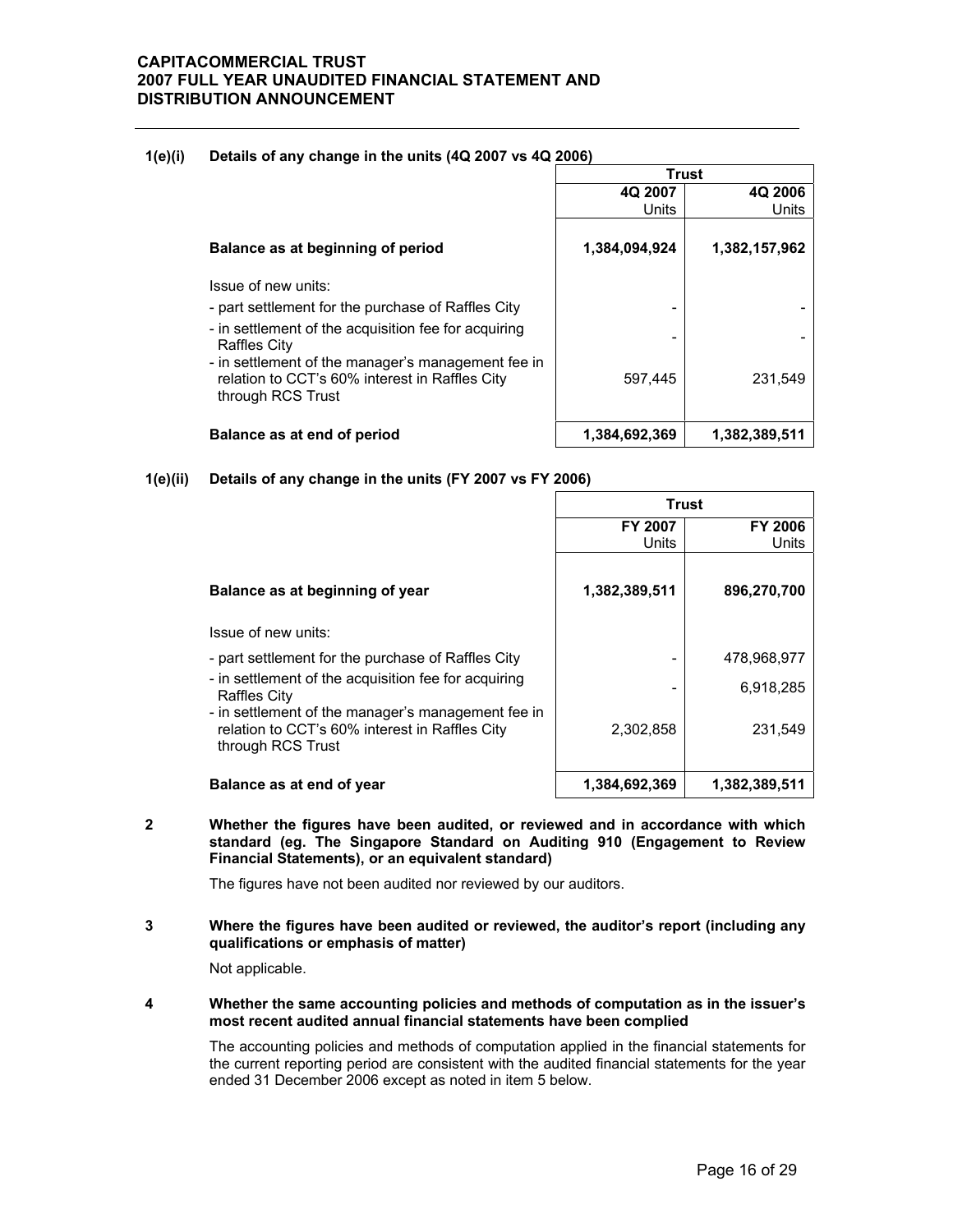#### **5 If there are any changes in the accounting policies and methods of computation, including any required by an accounting standard, what has changed, as well as the reasons for, and the effect of, the change**

 With the introduction of FRS 40: Investment Property with effect from 2007, Earnings per Unit are computed based on Total Return for the Period/Year after Tax. Prior to this, Earnings per Unit were computed based on Net Income after Tax.

### **6 Earnings per unit ("EPU") and distribution per unit ("DPU") for the financial period**

### **Earnings per unit**

In computing the EPU, the weighted average number of units for the period/year is used for the computation. Comparative EPU have been restated to be consistent with current period's presentation.

| 4Q 2007       | 4Q 2006       | 4Q 2007                | 4Q 2006                            |
|---------------|---------------|------------------------|------------------------------------|
| 1,384,439,104 | 1,382,341,691 | 1,384,439,104          | 1,382,341,691                      |
|               |               |                        |                                    |
|               |               |                        | 15.096                             |
| 44.10¢        | 18.72 $\phi$  | 38.02 <sub>¢</sub>     | 15.09 <sub>¢</sub>                 |
|               | 44.10¢        | <b>Group</b><br>18.72c | <b>Trust</b><br>38.02 <sub>¢</sub> |

|                                                                     | Group         |               | <b>Trust</b>   |                    |
|---------------------------------------------------------------------|---------------|---------------|----------------|--------------------|
|                                                                     | FY 2007       | FY 2006       | <b>FY 2007</b> | <b>FY 2006</b>     |
| Weighted average<br>number of units for<br>the year                 | 1,383,615,784 | 1,058,647,346 | 1,383,615,784  | 1,058,647,346      |
| Earnings per unit<br>(EPU)                                          |               |               |                |                    |
| Based on the<br>weighted average<br>number of units for<br>the year | 102.33¢       | 40.32¢        | 90.30¢         | 35.61 <sub>¢</sub> |
| Based on fully diluted<br>basis                                     | 102.33c       | 40.32 $\phi$  | 90.30 $\phi$   | 35.61¢             |

The diluted EPU is the same as the basic EPU as there are no significant dilutive instruments in issue during the period.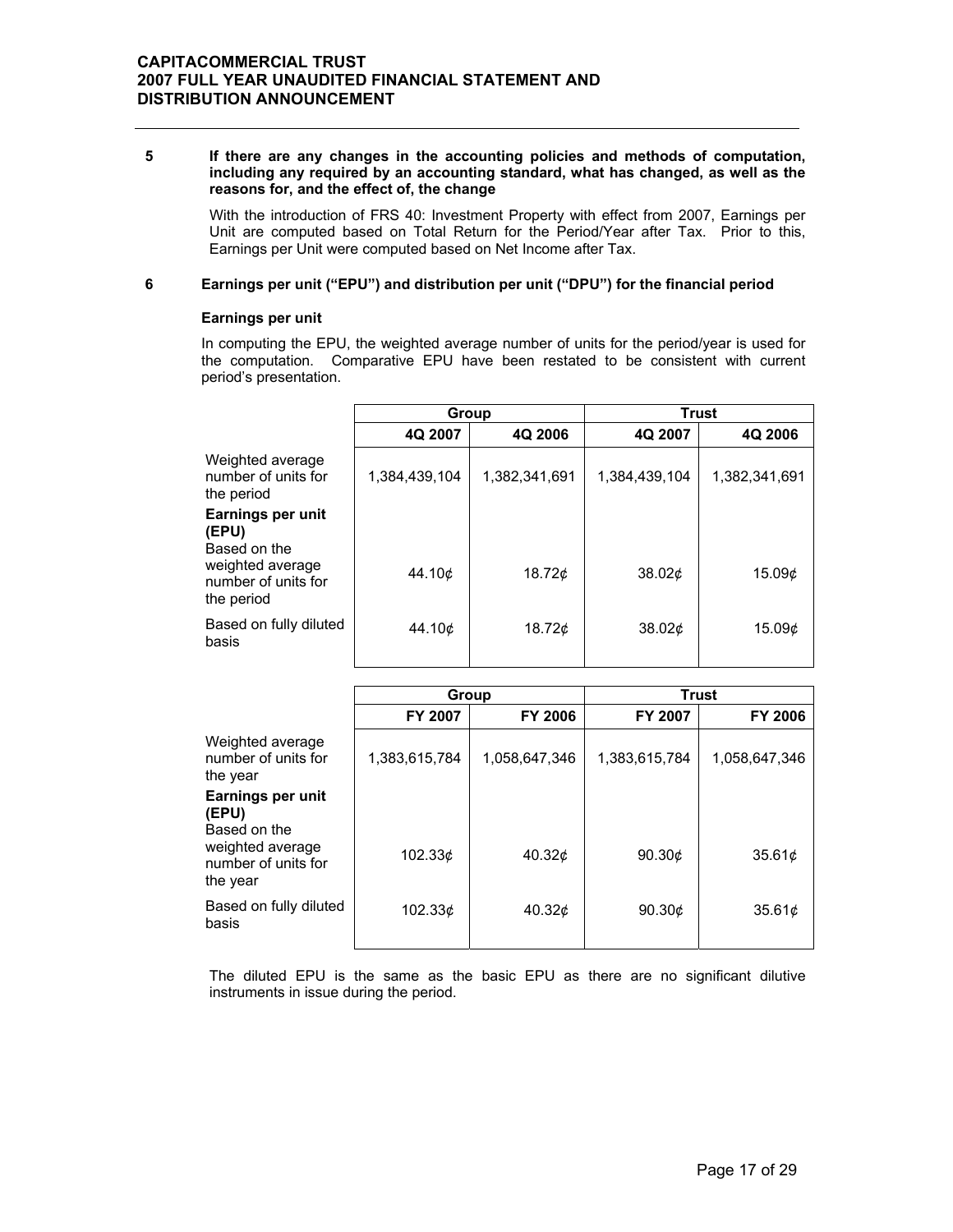### **Distribution per unit**

In computing the DPU, the number of units as at the end of each period is used for the computation. The DPU for the Group and Trust are the same.

|                                                                      | 4Q 2007           | 4Q 2006           | <b>FY 2007</b> | <b>FY 2006</b> |
|----------------------------------------------------------------------|-------------------|-------------------|----------------|----------------|
| Number of units in<br>issue as at end of<br>period/year              | 1,384,692,369     | 1,382,389,511     | 1,384,692,369  | 1,382,389,511  |
| Distribution per unit<br>(DPU)                                       |                   |                   |                |                |
| Based on the number<br>of units in issue as at<br>end of period/year | 2.33 <sub>¢</sub> | 2.04 <sub>c</sub> | 8.70¢          | 7.33¢          |

### **7 Net asset value ("NAV") backing per unit based on issued units at the end of the period**

|                                                                                 | Group          |                | <b>Trust</b>          |                |
|---------------------------------------------------------------------------------|----------------|----------------|-----------------------|----------------|
|                                                                                 | 31 Dec<br>2007 | 31 Dec<br>2006 | <b>31 Dec</b><br>2007 | 31 Dec<br>2006 |
| NAV per unit                                                                    | S\$2.84        | S\$1.89        | S\$2.69               | S\$1.85        |
| Adjusted NAV per unit<br>(excluding the distributable<br>income to unitholders) | S\$2.80        | S\$1.86        | S\$2.64               | S\$1.83        |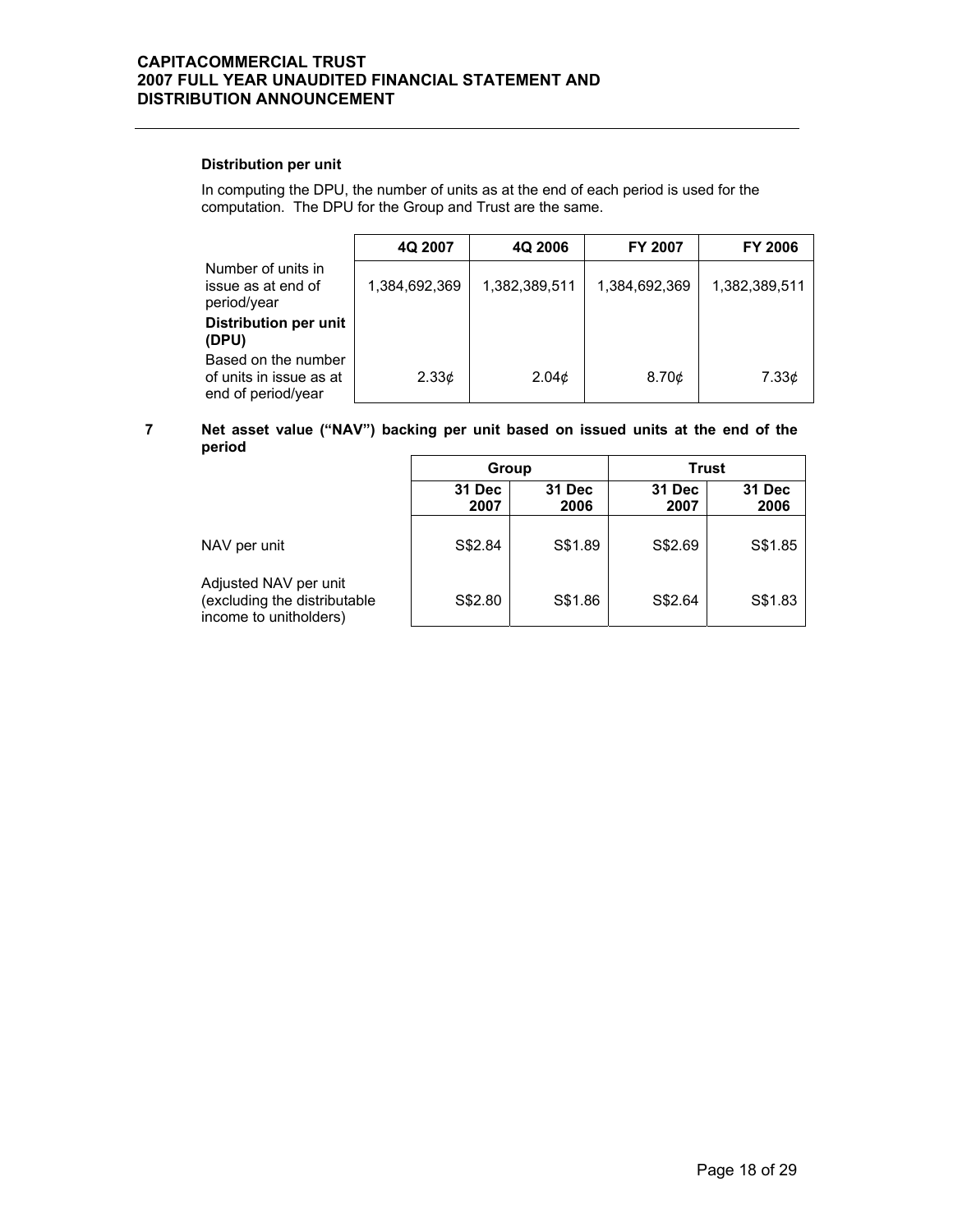## **8 Review of the performance**

|                                                        | Group              |                    |                    |                    |  |
|--------------------------------------------------------|--------------------|--------------------|--------------------|--------------------|--|
|                                                        | 4Q 2007<br>S\$'000 | 4Q 2006<br>S\$'000 | FY 2007<br>S\$'000 | FY 2006<br>S\$'000 |  |
| <b>Statement of Total Return</b>                       |                    |                    |                    |                    |  |
| Gross revenue                                          | 62,028             | 56,369             | 240,078            | 155,722            |  |
| Property operating expenses                            | (17, 627)          | (15, 592)          | (66,082)           | (41, 054)          |  |
| Net property income                                    | 44,401             | 40,777             | 173,996            | 114,668            |  |
| Interest income                                        | 318                | 305                | 1,224              | 1,115              |  |
| Other income<br>Gain/(Loss) from re-                   |                    |                    | 428                |                    |  |
| measurement of derivatives                             | 1,357              | (3,060)            | (6, 121)           | (5,600)            |  |
| Manager's management fees                              | (3,744)            | (3, 157)           | (13, 646)          | (7, 833)           |  |
| Trust expense                                          | (2,731)            | 88                 | (5,823)            | (1, 544)           |  |
| Borrowing costs                                        | (12, 570)          | (12,072)           | (49, 293)          | (30, 461)          |  |
| Gain on sale of investment<br>property                 |                    |                    | 625                |                    |  |
| Loss on disposal of subsidiary                         | (241)              |                    | (241)              |                    |  |
| Net income before share of<br>profit of associate      | 26,790             | 22,881             | 101,149            | 70,345             |  |
| Share of profit of associate<br>(net of tax)           | 7,725              |                    | 8,982              |                    |  |
| <b>Net income</b>                                      | 34,515             | 22,881             | 110,131            | 70,345             |  |
| Net change in fair value of<br>investment properties   | 575,617            | 235,873            | 1,305,837          | 356,538            |  |
| Total return for the period/<br>year before income tax | 610,132            | 258,754            | 1,415,968          | 426,883            |  |
| Income tax                                             | 447                | 22                 | (73)               | (47)               |  |
| Total return for the period/<br>year after income tax  | 610,579            | 258,776            | 1,415,895          | 426,836            |  |
| <b>Distribution Statement</b>                          |                    |                    |                    |                    |  |
| Net income before share of<br>profit of associate      | 26,790             | 22,881             | 101,149            | 70,345             |  |
| Net tax adjustments                                    | 1,094              | 5,277              | 14,436             | 8,757              |  |
| Adjustments                                            | 4,458              | 77                 | 4,837              | (230)              |  |
| Income available for<br>distribution to unitholders    | 32,342             | 28,235             | 120,422            | 78,872             |  |
| Distributable income to<br>unitholders                 | 32,342             | 28,235             | 120,422            | 78,872             |  |
| Earnings per unit (cents)                              | 44.10¢             | 18.72¢             | 102.33¢            | 40.32¢             |  |
| Distribution per unit (cents)                          | 2.33¢              | 2.04¢              | 8.70¢              | 7.33¢              |  |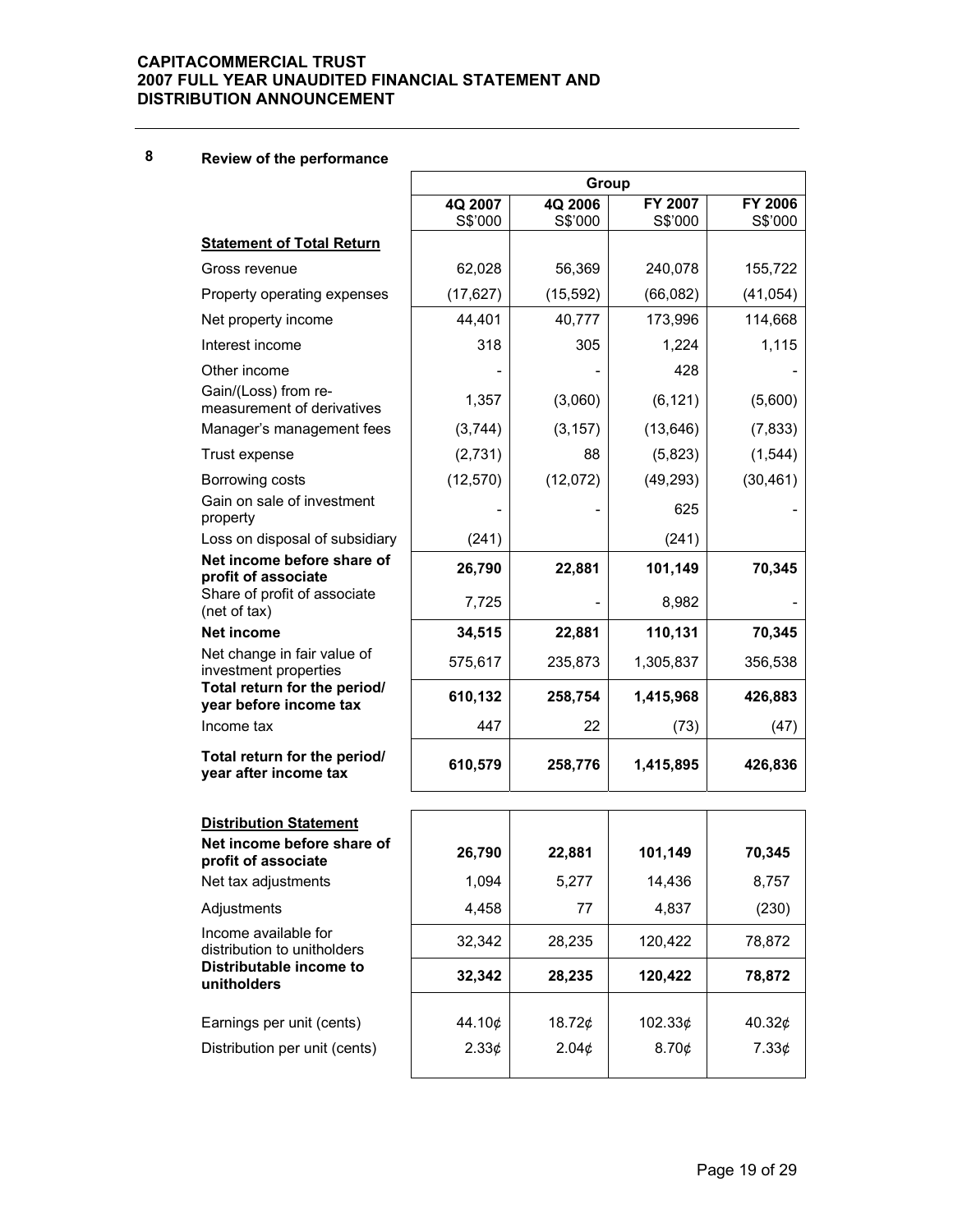### **Review of performance 4Q 2007 vs 4Q 2006**

 Gross revenue of S\$62.0 million for 4Q 2007 was higher than 4Q 2006 by S\$5.7 million or 10.0%. This was mainly due to higher rental income of S\$5.2 million and higher car park income of S\$0.5 million.

Property operating expenses of S\$17.6 million was higher in 4Q 2007 by S\$2.0 million or 13.1%. This was mainly due to higher property tax, maintenance cost and marketing fee incurred.

Trust expense of S\$2.7 million was higher in 4Q 2007 by S\$2.8 million or 3,203% due to higher professional fees incurred for the establishment of multicurrency medium term note programme ("MTN Programme") and unitholders' expenses incurred. Borrowing costs of S\$12.6 million were higher in 4Q 2007 by S\$0.5 million or 4.1% due mainly to additional short term borrowings and higher interest costs arising from the S\$153.3 million term loan which reverted to floating rate in March 2007. Interest rate swap contracts for S\$390 million had been put in place to fix the interest costs for periods of between 5 and 7 years, thus extending the weighted average term to expiry to 3.3 years as at 31 December 2007. This resulted in an average all-in interest rate of 3.9%.

### **Review of performance FY 2007 vs FY 2006**

 Gross revenue of S\$240.1 million for FY 2007 was higher than FY 2006 by S\$84.4 million or 54.2%. This was mainly due to the consolidation of CCT's 60% interest in RCS Trust (approximately S\$68.4 million) which was acquired in September 2006 as well as higher rental income, car park income and other income from CCT's properties.

Property operating expenses of S\$66.1 million for FY 2007 were higher than FY 2006 by S\$25.0 million or 61.0%. This was mainly due to the consolidation of property operating expenses from CCT's 60% interest in the property operating expenses of RCS Trust, higher property tax, utility costs and maintenance cost incurred for CCT's properties.

Trust expenses of S\$5.8 million was higher in FY 2007 by S\$4.3 million or 277.1% due to higher professional fees and unitholders' expenses incurred. Borrowing costs of S\$49.3 million were higher in FY 2007 by S\$18.8 million or 61.8% due to the additional borrowings for RCS Trust (CCT's 60% interest amounting to S\$519.6 million) as well as additional short term loan drawn down and higher interest cost due to the S\$153.3 million term loan which was reverted to floating rate in March 2007.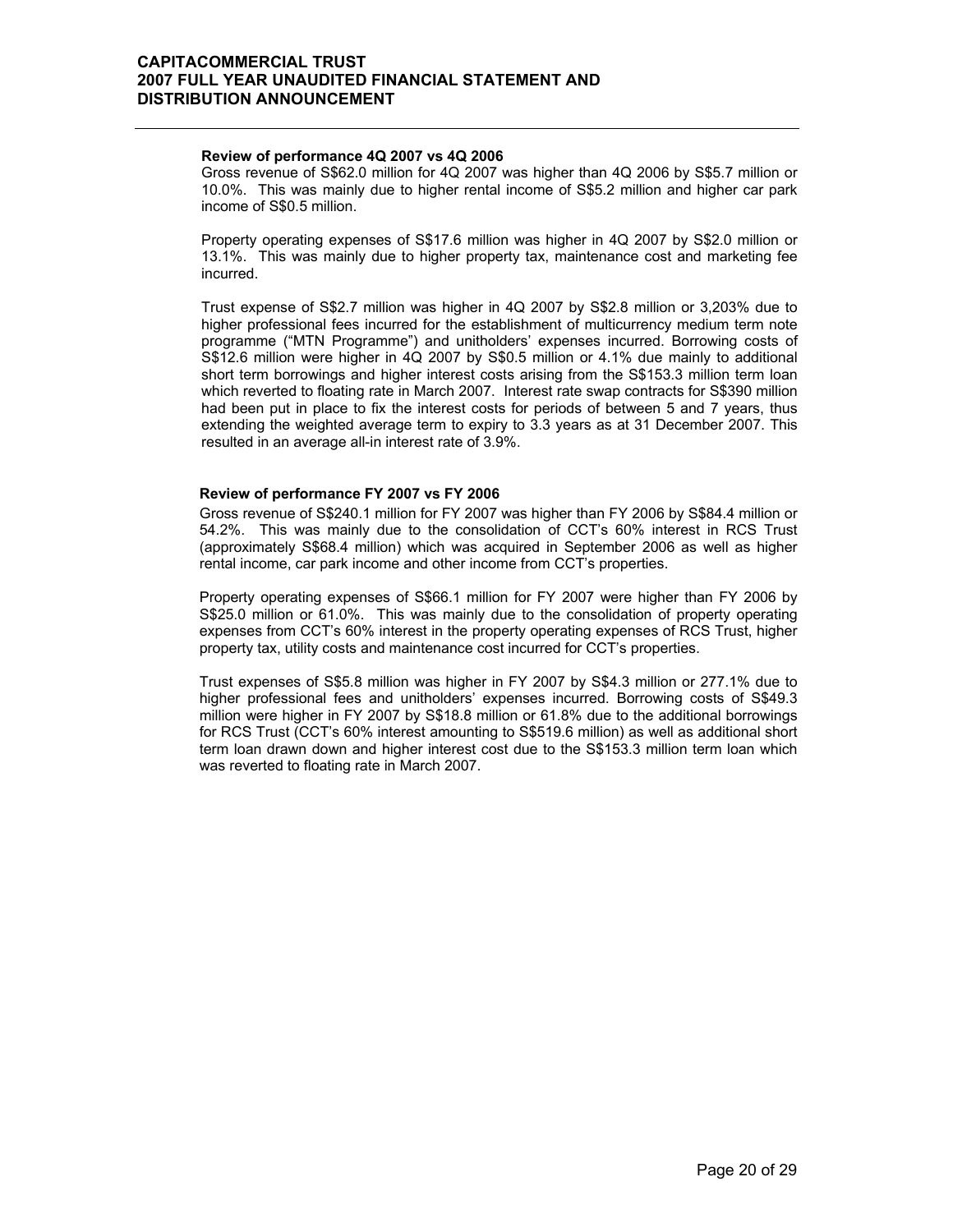#### **Net change in fair value of investment properties**

 The total net gain in fair value of investment properties recognised in the Statement of Total Return for FY 2007 was S\$1,305.8 million.

The net change in fair value of investment properties is a non tax-chargeable item and has no impact on the taxable income or distributable income to unitholders.

As at 1 December 2007, independent valuations were conducted by CB Richard Ellis for the CCT properties and Raffles City using the Capitalisation of Income Approach and Discounted Cash Flow analysis. The Direct Comparison Approach is used as a check against the derived values.

The portfolio (excluding Wisma Technip which was divested in September 2007) was valued at S\$5,110.0 million as at 1 December 2007. The total book value prior to the revaluation as at 1 December 2007, was S\$4,534.3 million which included the valuation of the portfolio as at 1 June 2007 and excluded the value of Wisma Technip. With the 1 December 2007 revaluation, additional net gain of S\$575.6 million was recognised in the Statement of Total Return.

In accordance with the Code on Collective Investment Schemes issued by the Monetary Authority of Singapore, valuations of investment properties are to be conducted at least once in every 12 months. Any increase or decrease in value is credited or charged to the Statement of Total Return as net change in fair value of investment properties.

Under the new FRS 40, which came into effect from 1 January 2007, all investment properties must be carried at fair value which should reflect the market conditions as at the balance sheet date. In view of the above, and for the purpose of full year statutory accounting reporting, desk-top valuations as at 1 December 2007 for the portfolio were carried out.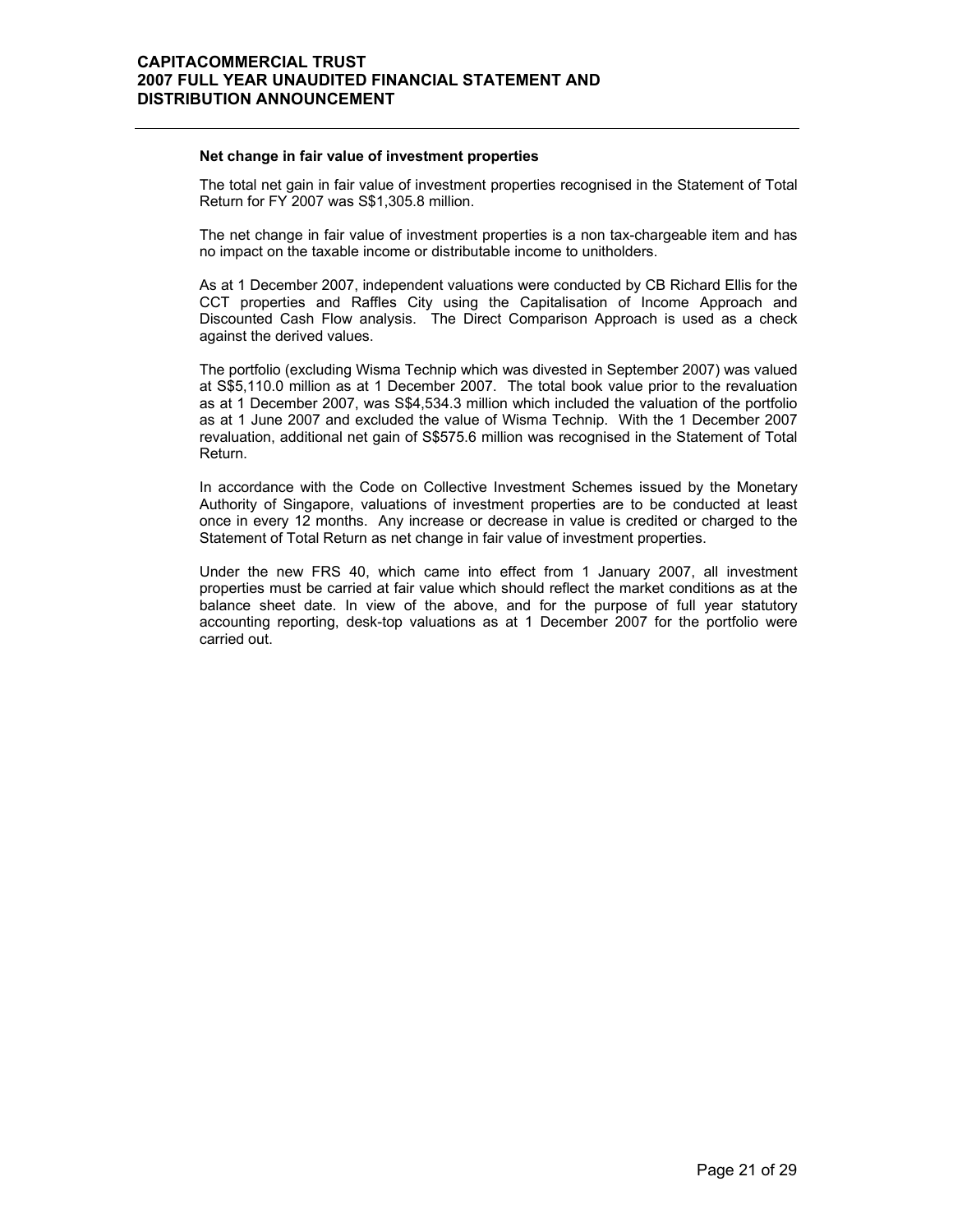### **9 Variance between the forecast or prospectus statement (if disclosed previously) and the actual results**

### **9(i) Statement of Total Return (Actual vs Forecast)**

|                                                                              | 1 July 2007 to 31 December 2007 | FY 2007                    |                                  |             |                          |
|------------------------------------------------------------------------------|---------------------------------|----------------------------|----------------------------------|-------------|--------------------------|
|                                                                              | Group                           |                            | Adjusted Group <sup>1</sup>      |             |                          |
|                                                                              | <b>Actual</b><br>S\$'000        | <b>Actual</b><br>S\$'000   | Forecast <sup>2</sup><br>S\$'000 | Change<br>% | <b>Actual</b><br>S\$'000 |
| Gross rental income                                                          | 109,931                         | 109,171                    | 108,487                          | 0.6         | 212,466                  |
| Car park income                                                              | 8,218                           | 8,163                      | 7,714                            | 5.8         | 15,774                   |
| Other income                                                                 | 4,529                           | 4,423                      | 3,885                            | 13.9        | 8,287                    |
| <b>Gross revenue</b>                                                         | 122,678                         | 121,756                    | 120,086                          | 1.4         | 236,527                  |
| Property management fees                                                     | (3, 487)                        | (3, 423)                   | (3,319)                          | 3.1         | (6, 721)                 |
| Property tax                                                                 | (11, 838)                       | (11, 781)                  | (12, 464)                        | (5.5)       | (20, 845)                |
| Other property operating<br>expenses                                         | (19, 745)                       | (19, 649)                  | (20, 381)                        | (3.6)       | (37, 485)                |
| <b>Property operating expenses</b>                                           | (35,070)                        | (34, 853)                  | (36, 164)                        | (3.6)       | (65, 051)                |
| Net property income                                                          | 87,608                          | 86,903                     | 83,922                           | 3.6         | 171,476                  |
| Interest income                                                              | 666                             | 521                        | 343                              | 51.8        | 1,044                    |
| Investment income                                                            |                                 | 4,246                      | 4,236                            | 0.2         | 4,888                    |
| Other income                                                                 |                                 |                            |                                  |             | 428                      |
| Loss from re-measurement of<br>derivatives                                   | (2,529)                         | (2,529)                    | (3,886)                          | (34.9)      | (6, 121)                 |
| Manager's management fees                                                    | (7, 145)                        | (7, 145)                   | (6, 870)                         | 4.0         | (13, 646)                |
| Trust expenses                                                               | (4,047)                         | (3,943)                    | (2, 447)                         | 61.1        | (5,502)                  |
| Borrowing costs                                                              | (25, 226)                       | (24, 682)                  | (24, 864)                        | (0.7)       | (48,097)                 |
| Gain on sale of investment<br>property                                       | 625                             |                            |                                  |             |                          |
| Loss on disposal of subsidiary                                               | (241)                           |                            |                                  |             |                          |
| Net income before share of<br>profit of associate                            | 49,711                          | 53,371                     | 50,434                           | 5.8         | 104,470                  |
| Share of profit of associate (net<br>of tax)                                 | 8,502                           | 8,502                      | 777                              | 994.2       | 8,982                    |
| <b>Net income</b>                                                            | 58,213                          | 61,873                     | 51,211                           | 20.8        | 113,452                  |
| Net change in fair value of<br>investment properties                         | 575,617                         | 575,619                    |                                  |             | 1,304,958                |
| Total return for the period/<br>year before income tax                       | 633,830                         | 637,492                    | 51,211                           | 1,145       | 1,418,410                |
| <b>Distribution Statement</b>                                                |                                 |                            |                                  |             |                          |
| Net income before share of<br>profit of associate                            | 49,711                          | 53,371                     | 50,434                           | 5.8         | 104,470                  |
| Net tax adjustments                                                          | 7,132                           | 7,132                      | 8,141                            | (12.4)      | 14,436                   |
| Other adjustments                                                            | 5,053                           | 1,393                      | 1,244                            | 12.0        | 1,516                    |
| Income available for<br>distribution to unitholders                          | 61,896                          | 61,896                     | 59,819                           | 3.5         | 120,422                  |
|                                                                              |                                 |                            |                                  |             |                          |
| Distribution per unit (in cents)<br>For the period/year<br><b>Annualised</b> | 4.47¢<br>8.87¢                  | 4.47 <sub>¢</sub><br>8.87¢ | 4.32¢<br>8.57¢                   | 3.5<br>3.5  | 8.70¢<br>8.70¢           |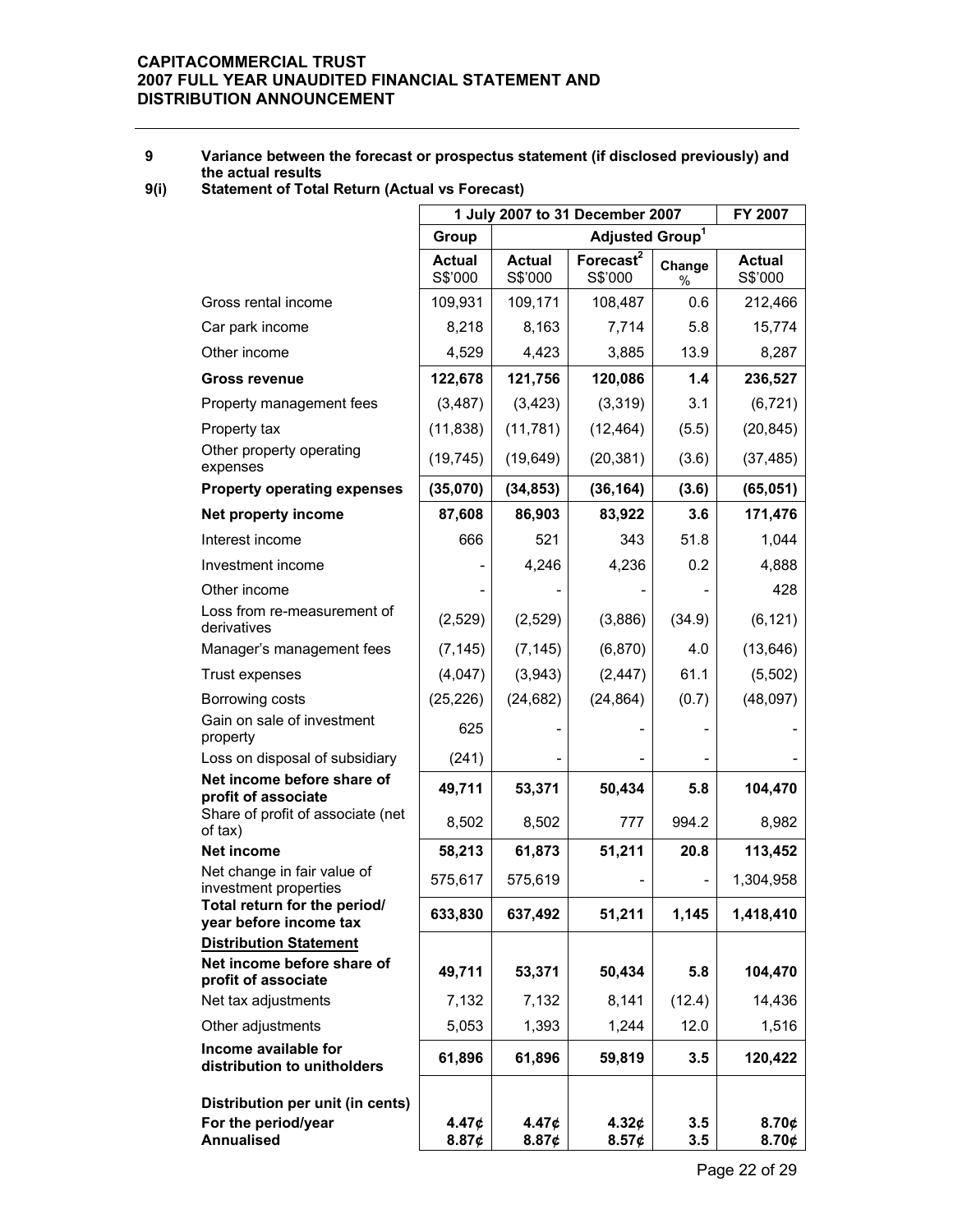#### **Footnotes**

- (1) Adjusted Group results are after including CCT's proportionate interest (60%) in RCS Trust on a line-by-line basis and the results of Aragorn accounted for as "Investment Income".
- (2) The forecast for the period 1 July 2007 to 31 December 2007 is derived from the forecast shown in the CCT Circular dated 5 November 2007 for the acquisition of Wilkie Edge.

**9(ii) Breakdown of total gross revenue (by property)** 

|                              | <b>Adjusted Group</b>    |                                  |             |                          |  |
|------------------------------|--------------------------|----------------------------------|-------------|--------------------------|--|
|                              |                          | 1 July 2007 to 31 December 2007  |             |                          |  |
|                              | <b>Actual</b><br>S\$'000 | Forecast <sup>2</sup><br>S\$'000 | Change<br>% | <b>Actual</b><br>S\$'000 |  |
| <b>Capital Tower</b>         | 22,300                   | 22,180                           | 0.5         | 43,492                   |  |
| 6 Battery Road               | 20,084                   | 19,612                           | 2.4         | 38,362                   |  |
| <b>HSBC Building</b>         | 4,368                    | 4,368                            |             | 8,647                    |  |
| <b>Starhub Centre</b>        | 6,738                    | 6,672                            | 1.0         | 13,388                   |  |
| Robinson Point               | 3,807                    | 3,739                            | 1.8         | 7,173                    |  |
| <b>Bugis Village</b>         | 4,737                    | 4,691                            | 1.0         | 9,269                    |  |
| Golden Shoe Car Park         | 5,183                    | 5,050                            | 2.6         | 10,068                   |  |
| Market Street Car Park       | 3,473                    | 3,339                            | 4.0         | 6,730                    |  |
| Sub-Total                    | 70,690                   | 69,651                           | 1.5         | 137,129                  |  |
| 60% Interest in Raffles City | 51,066                   | 50,435                           | 1.3         | 99,398                   |  |
| Total gross revenue          | 121,756                  | 120,086                          | 1.4         | 236,527                  |  |

### **9(iii) Breakdown of net property income (by property)**

|                              | <b>Adjusted Group</b>    |                                                 |      |         |  |
|------------------------------|--------------------------|-------------------------------------------------|------|---------|--|
|                              |                          | 1 July 2007 to 31 December 2007                 |      |         |  |
|                              | <b>Actual</b><br>S\$'000 | Forecast <sup>2</sup><br>Change<br>S\$'000<br>% |      |         |  |
| <b>Capital Tower</b>         | 14,711                   | 13,892                                          | 5.9  | 29,323  |  |
| 6 Battery Road               | 14,380                   | 13,537                                          | 6.2  | 27,749  |  |
| <b>HSBC Building</b>         | 4,330                    | 4,330                                           |      | 8,580   |  |
| <b>Starhub Centre</b>        | 4,911                    | 4,379                                           | 12.1 | 9,895   |  |
| Robinson Point               | 2,662                    | 2,516                                           | 5.8  | 4,973   |  |
| <b>Bugis Village</b>         | 3,760                    | 3,612                                           | 4.1  | 7,356   |  |
| Golden Shoe Car Park         | 3,772                    | 3,622                                           | 4.1  | 7,514   |  |
| Market Street Car Park       | 2,506                    | 2,308                                           | 8.6  | 5,040   |  |
| Sub-Total                    | 51,032                   | 48,196                                          | 5.9  | 100,430 |  |
| 60% Interest in Raffles City | 35,871                   | 35,726                                          | 0.4  | 71,046  |  |
| Total net property income    | 86,903                   | 83,922                                          | 3.6  | 171,476 |  |

#### **Footnotes**

(1) Adjusted Group results are after including CCT's proportionate interest (60%) in RCS Trust on a line-by-line basis and the results of Aragorn accounted for as "Investment Income".

(2) The forecast for the period 1 July 2007 to 31 December 2007 is derived from the forecast shown in the CCT Circular dated 5 November 2007 for the acquisition of Wilkie Edge.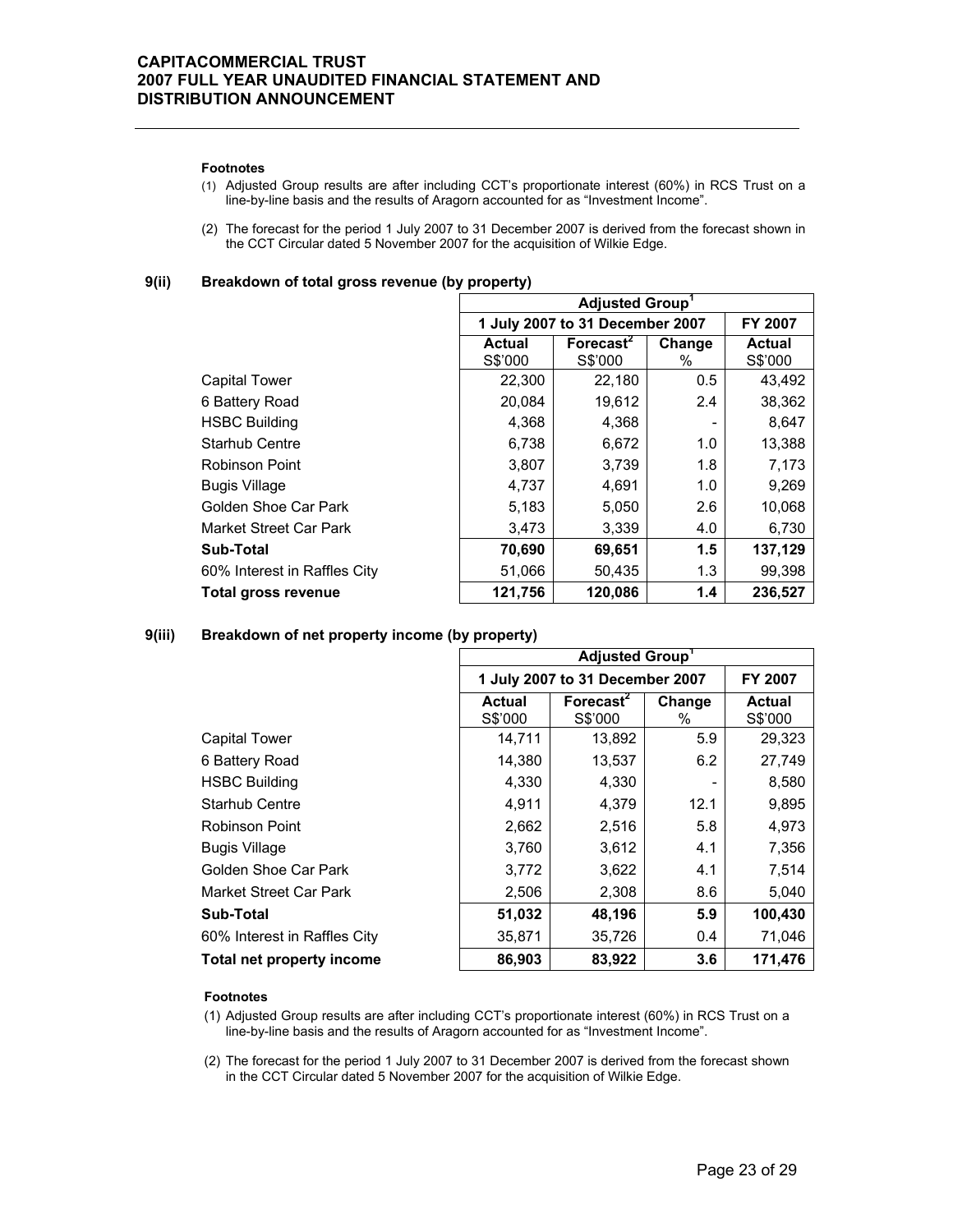#### **Review of the performance for period 1 July 2007 to 31 December 2007**

 Gross revenue of S\$121.8 million was higher than forecast by S\$1.7 million or 1.4% on a portfolio basis. This was due mainly to the contribution from increased rental income, car park income and other income.

Net property income of S\$86.9 million was higher than forecast by S\$3.0 million or 3.6% due to higher revenue and lower property operating expenses incurred. The property operating expenses of S\$34.9 million were lower than forecast by S\$1.3 million or 3.6%. This was mainly due to lower property tax, maintenance cost and tenancy work expenses incurred.

The trust expenses of S\$3.9 million were higher than forecast by S\$1.5 million or 61.1% due to higher professional fees incurred for the establishment of MTN Programme.

The net tax adjustment included the add-back of the loss from measurement of derivatives and the management fees paid in units (for RCS Trust) which were non-tax deductible items.

### **10 Commentary on the competitive conditions of the industry in which the group operates and any known factors or events that may affect the group in the next reporting period and the next 12 months**

 The growth of the Singapore economy moderated in 2007 bringing the full year growth to 7.5%, slower than the 7.9% expansion registered in 2006. Advance estimates by the Ministry of Trade and Industry showed that real GDP rose by 6.0% on a year-on-year basis in 4Q 2007, following a 9.0% gain in the previous quarter. On a quarter-on-quarter seasonally adjusted annualized basis, real GDP fell by 3.2%, compared to 4.4% gain in 3Q 2007. This was the first quarterly decline since 2003.

The office market continued to strengthen in 4Q 2007. According to CB Richard Ellis ("CBRE"), prime rents averaged S\$15.00 psf per month in 4Q 2007, reflecting an increase of 19.0% quarter-on-quarter and 92.4% increase year-on-year, far exceeding the 50.0% growth rate set in 2006. Similarly, Grade A rents grew 15.1% quarter-on-quarter and 96.5% year-on-year to average S\$17.15 psf per month in 4Q 2007.

With the current office supply crunch, the average islandwide vacancy rate fell to a 10year low of 7.3% as at end 3Q 2007. Demand for office space in 4Q 2007 was dominated by fund management companies, banks and oil & gas companies. However, most leasing transactions were typically below 10,000 sf due to limited pockets of vacant space available for lease within the CBD.

Following two years of strong increases, CBRE expects increasing tenants' resistance to rental escalations and more decentralisation to business parks. As a result, they expect growth in Grade A rents to moderate and reach S\$18.50 psf per month by end 2008.

The losses sustained from the US sub-prime mortgage market has greatly affected financial institutions and hedge funds. This has led to a squeeze on the credit markets and a liquidity crunch which has inevitably affected the funding capacity of the real estate sector. As a result, the risk to real estate corporates would be the widening of credit spreads. Although credit spreads have widened, the SGD swap rates have fallen. Credit and interest rate risks have to be carefully managed to ensure that the overall borrowing costs is contained. As CCT only has S\$162.1 million or 12.8% of loans maturing in 2008, CCT is cushioned against volatile interest rate movements.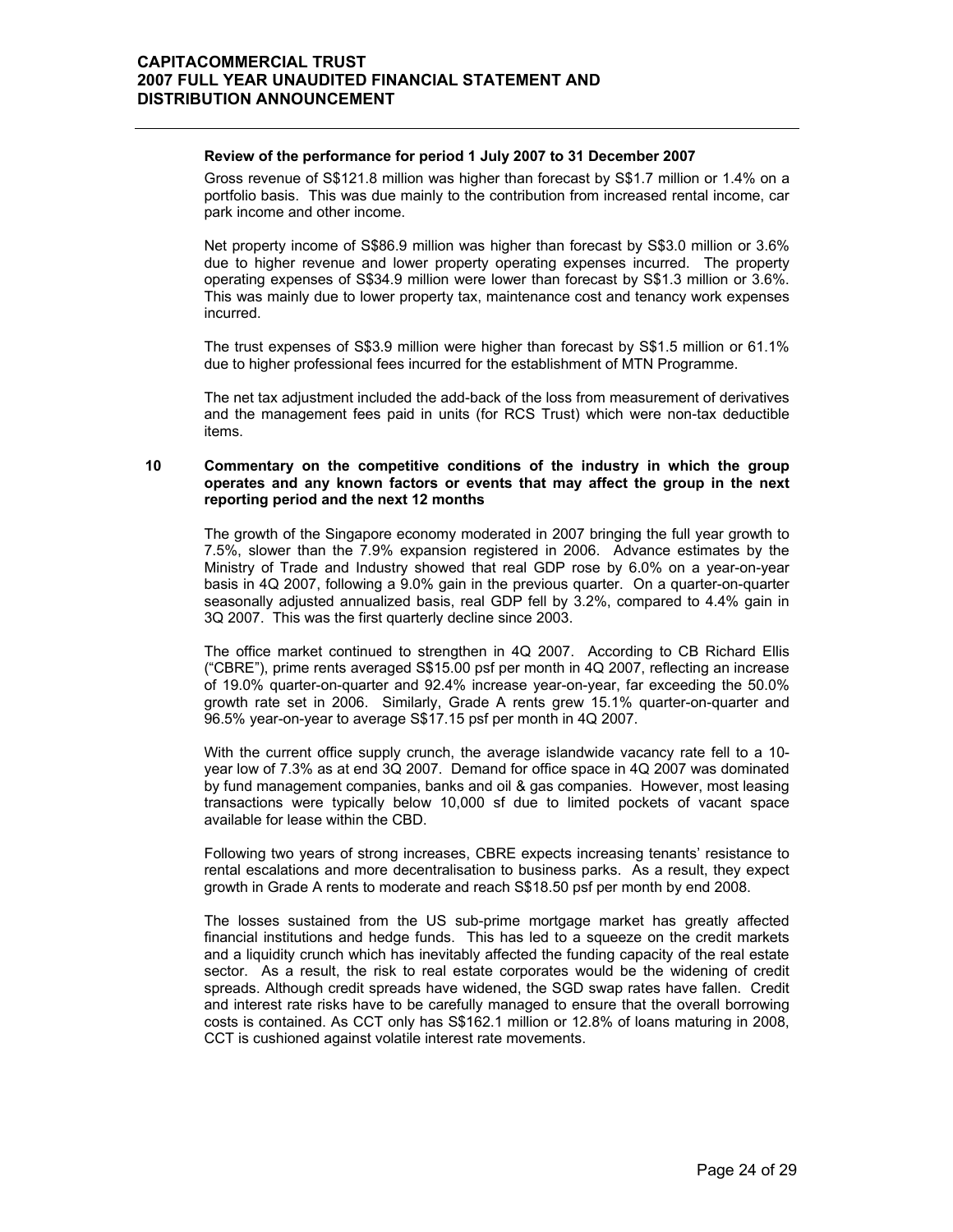### **Outlook for 2008**

 Notwithstanding the uncertainty of the effect of the US sub-prime mortgage market, the manager of CCT expects to perform better than the forecast distribution of 10.04 cents per unit for the financial year 1 January 2008 to 31 December 2008. This is due to the limited exposure to interest rate risk as well as the positive rent reversion. The forecast was made in the CCT Circular dated 5 November 2007 for the acquisition of Wilkie Edge.

### **11 Distributions**

### **11(a) Current financial period**

Any distributions declared for the current financial period? Yes.

| Name of distribution | Distribution for the period from 1 July 2007 to 31 December<br>2007                                                                                                                                                                                                                                                                                                                                     |
|----------------------|---------------------------------------------------------------------------------------------------------------------------------------------------------------------------------------------------------------------------------------------------------------------------------------------------------------------------------------------------------------------------------------------------------|
| Distribution type    | Taxable income<br>i)<br>Tax-exempt income<br>ii)                                                                                                                                                                                                                                                                                                                                                        |
| Distribution rate    | Taxable income distribution $-4.15$ cents per unit<br>i)<br>Tax-exempt income distribution $-0.32$ cents per unit<br>ii)                                                                                                                                                                                                                                                                                |
| Par value of units   | Not meaningful                                                                                                                                                                                                                                                                                                                                                                                          |
| Tax rate             | Taxable income distribution<br>Qualifying investors and individuals (other than those who hold<br>their units through a partnership) will generally receive pre-tax<br>These distributions are exempt from tax in the<br>distributions.<br>hands of individuals unless such distributions are derived<br>through a Singapore partnership or from the carrying on of a<br>trade, business or profession. |
|                      | Qualifying foreign non-individual investors will receive their<br>distributions after deduction of tax at the rate of 10%.                                                                                                                                                                                                                                                                              |
|                      | All other investors will receive their distributions after deduction<br>of tax at the rate of 18%.                                                                                                                                                                                                                                                                                                      |
|                      | Tax-exempt income distribution<br>Tax-exempt income distribution is exempt from tax in the hands<br>of all unitholders. Tax-exempt income relates to the net income<br>from the investment in junior bonds of Aragorn and income<br>distribution received from Quill Capita Trust.                                                                                                                      |
| Books closure date   | 1 February 2008                                                                                                                                                                                                                                                                                                                                                                                         |
| Date paid            | 29 February 2008                                                                                                                                                                                                                                                                                                                                                                                        |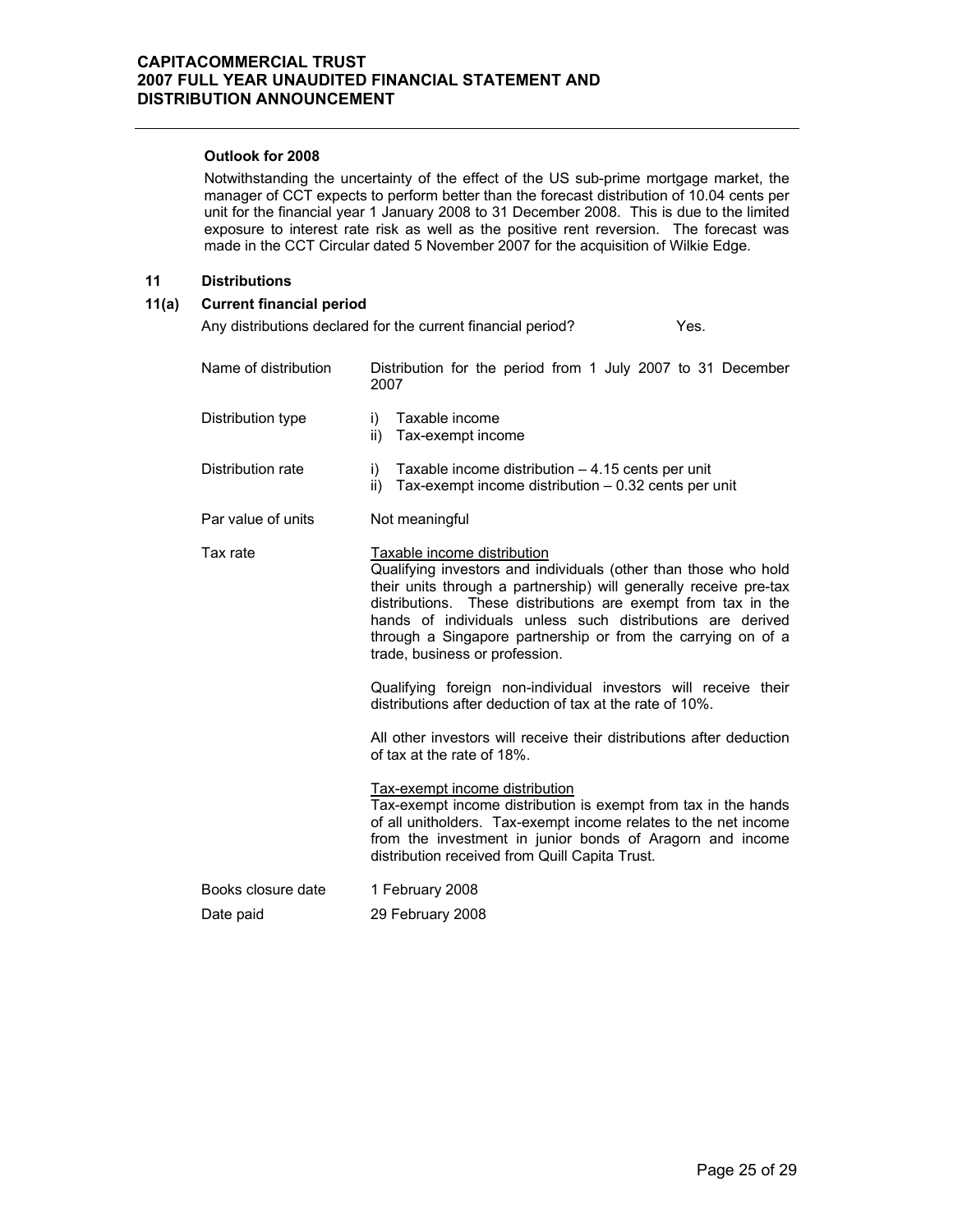# **11(b) Corresponding period of the preceding financial period** Any distributions declared for the corresponding period of the Any distributions declared for the corresponding period of the Yes.<br>immediate preceding financial periods? Name of distribution Distribution for the period from 1 September 2006 to 31 December 2006 Distribution type iii) Taxable income iv) Tax-exempt income Distribution rate iii) Taxable income distribution – 2.673 cents per unit iv) Tax-exempt income distribution – 0.027 cents per unit Par value of units Not meaningful Tax rate Taxable income distribution Qualifying investors and individuals (other than those who hold their units through a partnership) will generally receive pre-tax distributions. These distributions are exempt from tax in the hands of individuals unless such distributions are derived through a Singapore partnership or from the carrying on of a trade, business or profession. Qualifying foreign non-individual investors will receive their distributions after deduction of tax at the rate of 10%. All other investors will receive their distributions after deduction of tax at the rate of 20%. Tax-exempt income distribution Tax-exempt income distribution is exempt from tax in the hands of all unitholders. Tax-exempt income relates to the net income from the investment in junior bonds of Aragorn. Books closure date 5 February 2007 Date paid 28 February 2007

**12 If no distribution has been declared/recommended, a statement to that effect**  NA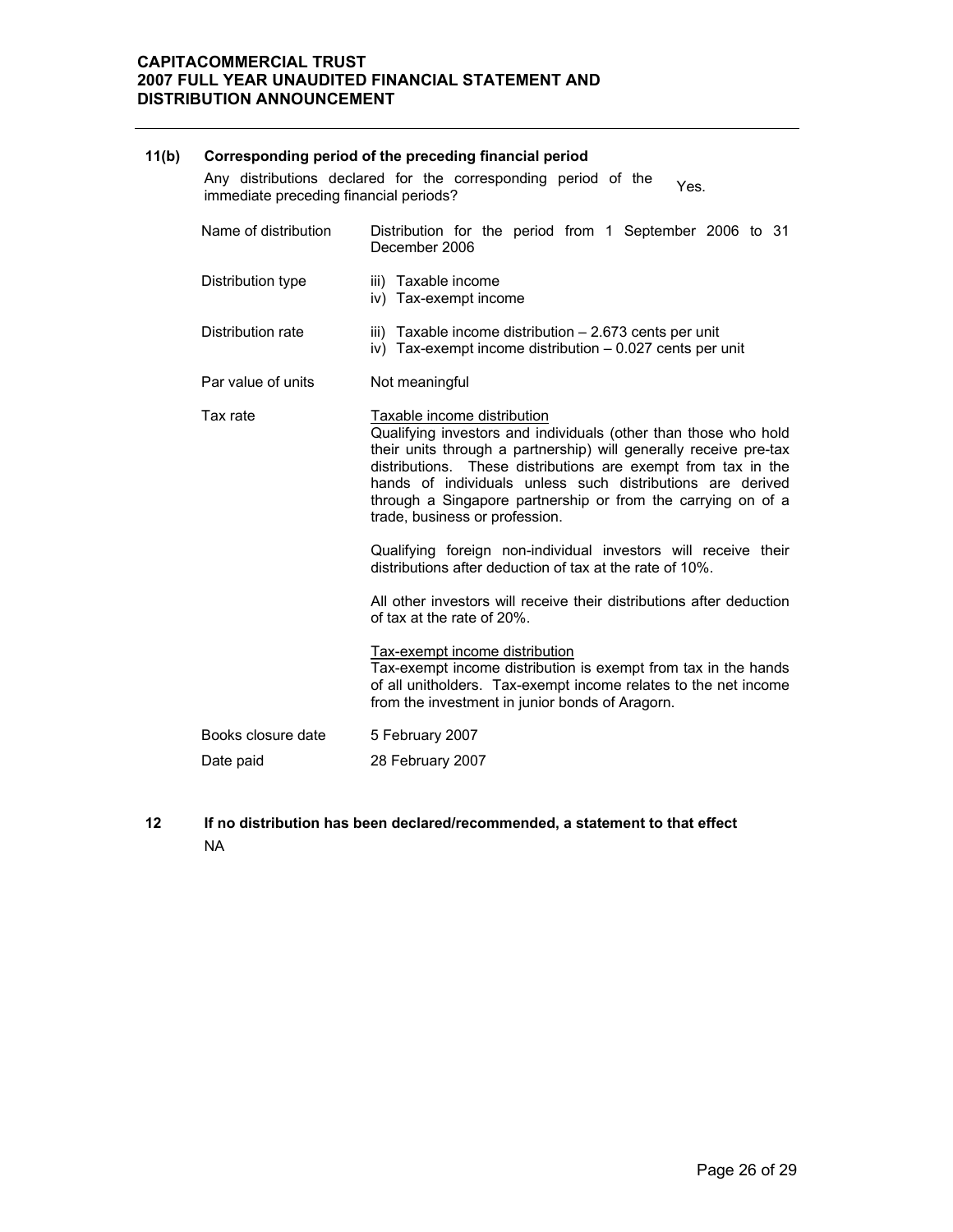### **13 Segmented revenue and results for business or geographical segments (of the group)**

The Group's business is investing in office buildings (Capital Tower, 6 Battery Road, Starhub Centre, Robinson Point, HSBC Building, Wisma Technip), car park buildings (Golden Shoe Car Park and Market Street Car Park) and mixed use development (Bugis Village and CCT's 60% interest in Raffles City). All the existing properties are located in Singapore except for Wisma Technip which is located in Kuala Lumpur, Malaysia. Wisma Technip was divested on 3 September 2007.

| By business segments               | FY 2007<br>S\$'000 | <b>FY 2006</b><br>S\$'000 | Change<br>% |
|------------------------------------|--------------------|---------------------------|-------------|
| Office buildings                   | 114,613            | 105,842                   | 8.3         |
| Car park buildings                 | 16,798             | $10,526^1$                | 59.6        |
| Mixed-use development <sup>2</sup> | 108,667            | 39,354                    | 176.1       |
| <b>Total gross revenue</b>         | 240,078            | 155,722                   | 54.2        |

#### **Footnotes**

- (1) The lower gross revenue in FY 2006 was due to the closure of retail space for asset enhancement works.
- (2) The higher gross revenue from mixed-use development was mainly due to the consolidation of gross revenue of approximately S\$68.4 million from CCT's 60% interest in RCS Trust.

| By business segments               | <b>FY 2007</b><br>S\$'000 | <b>FY 2006</b><br>S\$'000 | Change<br>$\%$ |
|------------------------------------|---------------------------|---------------------------|----------------|
| Office buildings                   | 83.040                    | 79,256                    | 4.8            |
| Car park buildings                 | 12.554                    | $6,882^{1}$               | 82.4           |
| Mixed-use development <sup>2</sup> | 78,402                    | 28,530                    | 174.8          |
| Total net property income          | 173,996                   | 114,668                   | 51.7           |

#### **Footnotes**

- (1) The lower net property income in FY 2006 was due to the closure of retail space for asset enhancement works.
- (2) The higher net property income from mixed-use development was mainly due to the consolidation of net property income of approximately S\$49.1 million from CCT's 60% interest in RCS Trust.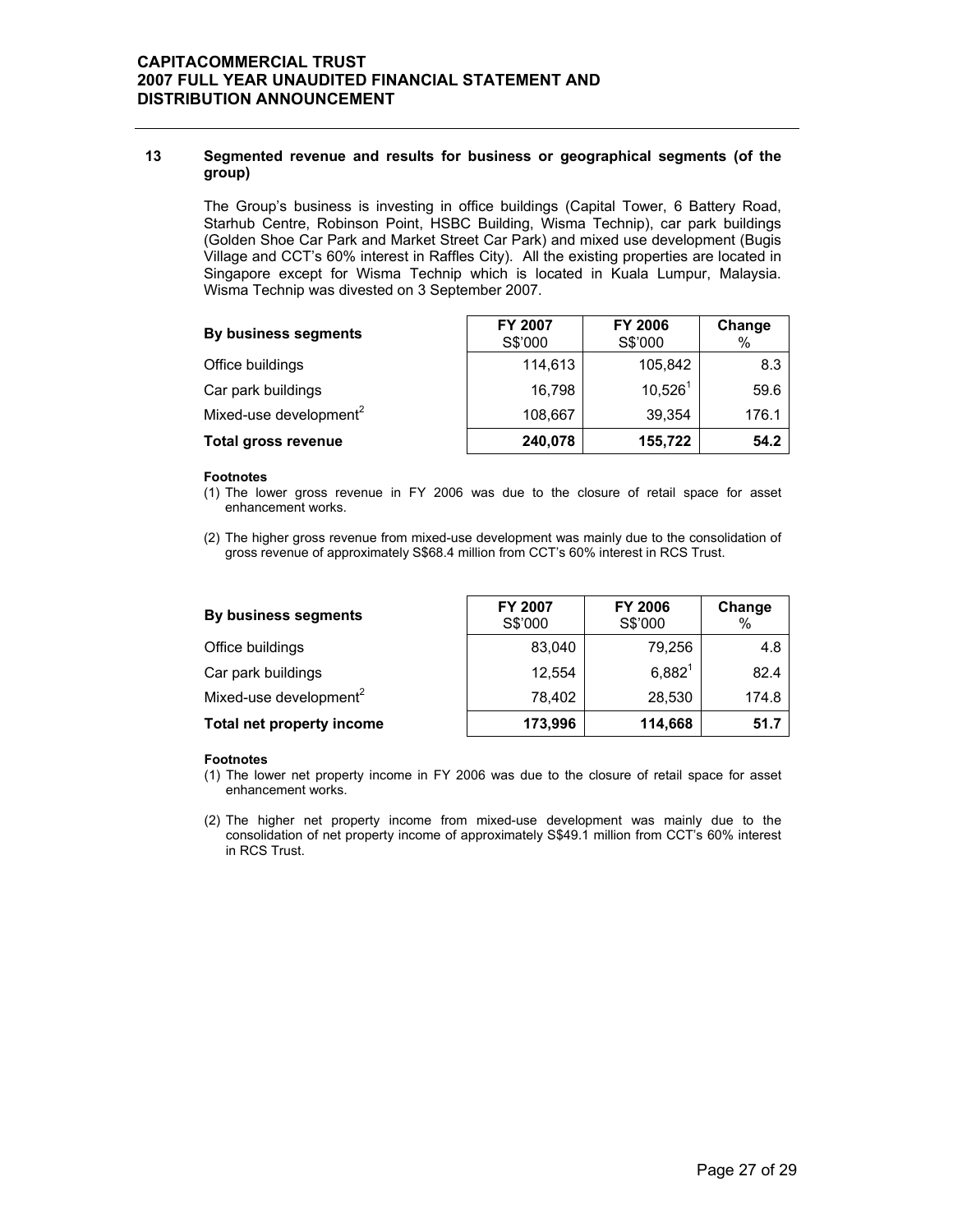| By geographical segments  | FY 2007<br>S\$'000 | <b>FY 2006</b><br>S\$'000 | Change<br>% |
|---------------------------|--------------------|---------------------------|-------------|
| Singapore                 | 236,527            | 152,229                   | 55.4        |
| Malaysia                  | 3,551              | 3,493                     | 1.7         |
| Total gross revenue       | 240,078            | 155,722                   | 54.2        |
|                           |                    |                           |             |
| By geographical segments  | FY 2007<br>S\$'000 | <b>FY 2006</b><br>S\$'000 | Change<br>% |
| Singapore                 | 171,476            | 112,188                   | 52.8        |
| Malaysia                  | 2,520              | 2,480                     | 1.6         |
| Total net property income | 173,996            | 114,668                   | 51.7        |

### **14 In the review of performance, the factors leading to any material changes in contributions to turnover and earnings by the business or geographical segments.**

Refer to the review of actual performance on page 19 (paragraph 8).

### **15 Breakdown of gross revenue and net income**

|                                             | FY 2007<br>S\$'000 | <b>FY 2006</b><br>S\$'000 | Change<br>% |
|---------------------------------------------|--------------------|---------------------------|-------------|
| Gross revenue reported for first half year  | 117,400            | 60,768                    | 93.2        |
| Net income for first half year              | 51,918             | 36,533                    | 42.1        |
| Gross revenue reported for second half year | 122,678            | 94.954                    | 29.2        |
| Net income for second half year             | 58,213             | 33,812                    | 72.2        |

## **16 Breakdown of the total distribution for the financial year ended 31 December 2007**

|                                      | FY 2007<br>S\$'000 | <b>FY 2006</b><br>S\$'000 |
|--------------------------------------|--------------------|---------------------------|
| In respect of the period:            |                    |                           |
| 1 July 2007 to 31 December $20071$   | -                  |                           |
| 1 January 2007 to 30 June 2007       | 58,524             |                           |
| 1 September 2006 to 31 December 2006 | 37,325             |                           |
| 1 January 2006 to 31 August 2006     |                    | 41.497                    |
| 1 July 2005 to 31 December 2005      | -                  | 31,997                    |

#### **Footnote**

(1) Refer to distributions on page 25 (paragraph 11(a))